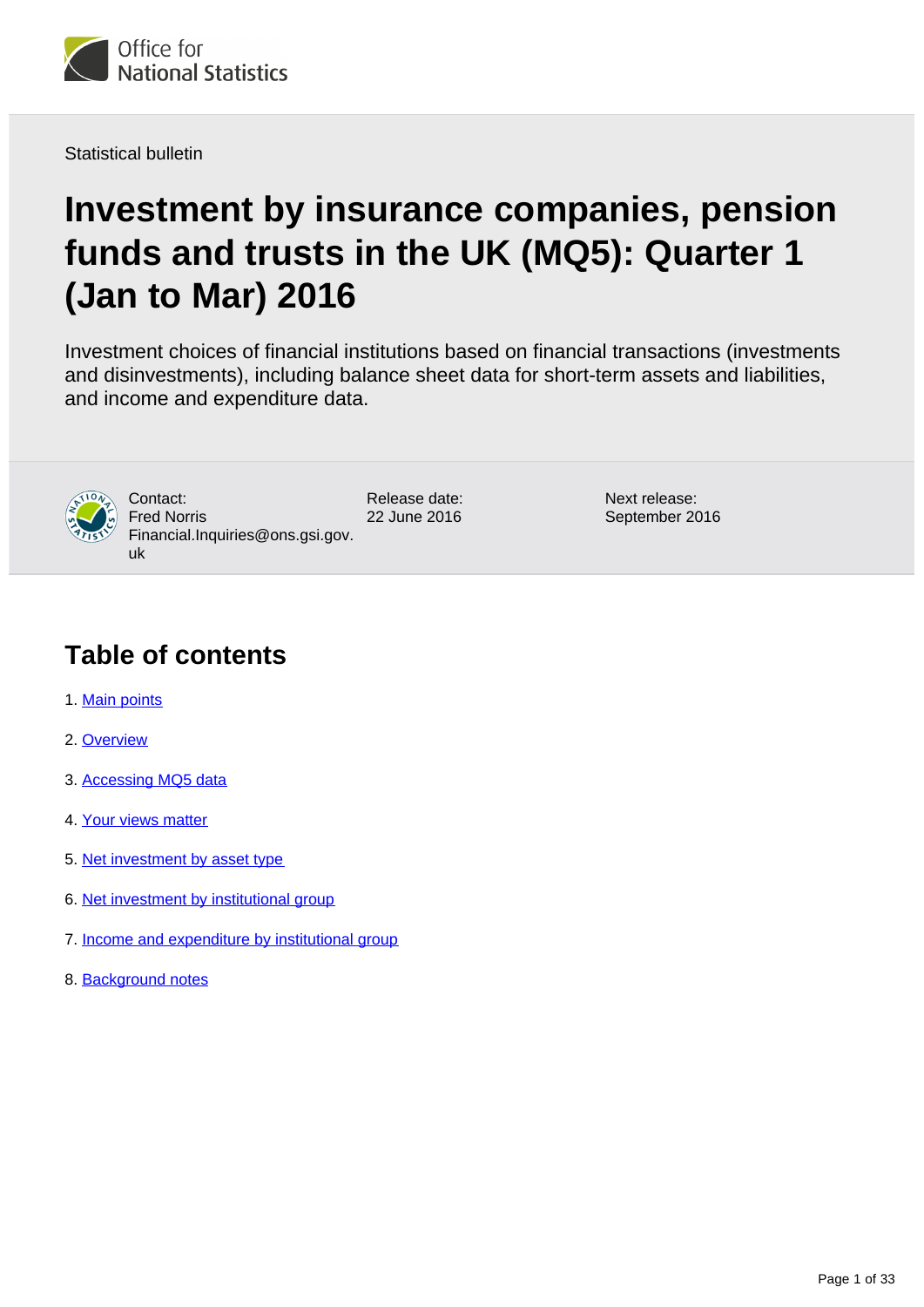## <span id="page-1-0"></span>**1. Main points**

Net disinvestment of £3 billion was reported by insurance companies, pension funds and trusts in the first quarter (January to March) of 2016. This was only the fourth quarter of net disinvestment since the start of this series in 1987.

Net disinvestment of £10 billion in overseas ordinary shares in Quarter 1 2016 was the largest disinvestment for this series since the first quarter of 2000 (£23 billion).

In Quarter 1 2016, unit trusts and property unit trusts reported net disinvestment of £4 billion, the first quarter of disinvestment for this series since the fourth quarter of 2007.

Quarter 1 2016 saw the largest net investment (£4 billion) in overseas government securities since the series began in 1986. The 5-year quarterly average for this series is net investment of £1 billion.

The 2015 provisional annual estimate of net investment by insurance companies, pension funds and trusts was £49 billion, compared with £13 billion in 2014 and £48 billion in 2013.

## <span id="page-1-1"></span>**2. Overview**

Information about the investment choices of insurance companies, self-administered pension funds, investment trusts, unit trusts and property unit trusts. This release contains quarterly net investment data arising from financial transactions (investments) made by these institutional groups. Also included are quarterly balance sheet data for short-term assets and liabilities, along with quarterly income and expenditure data for insurance companies and self-administered pension funds. All data are reported at current prices (effects of price changes included).

A question often asked of the MQ5 release is "why does it only cover certain institutional groups?" The answer is that these institutions control a substantial level of assets (over £3 trillion) and engage in considerable volumes of investment activity to fund their operations. An understanding of their investments and assets is important in order to monitor the stability of the financial sector and is used in the compilation of the UK National Accounts.

We make every effort to provide informative commentary on the data in this release. As part of the quality assurance process, individual businesses are contacted in an attempt to capture reasons for extreme period-onperiod data movements. It can prove difficult to elicit detailed reasons from some businesses to help inform the commentary. Frequently, reasons given for data movements refer to a "change in investment strategy" or a "fund manager's decision". Consequently, it is not possible for all data movements to be fully explained.

We are aware that a number of users make use of these data for modelling or forecasting purposes. In doing so, careful attention should be paid to the [revisions policy](http://www.ons.gov.uk/methodology/methodologytopicsandstatisticalconcepts/revisions/revisionspoliciesforeconomicstatistics) for this release. Comparing the first published estimates of total net investment with the equivalent estimates published 3 years later, the average quarterly revision (without regard to sign) is £7.6 billion. The estimate of total net investment for Quarter 4 (October to December) 2015 has been revised downwards by £0.5 billion (see background note 7 for further information).

A [glossary](http://www.ons.gov.uk/ons/guide-method/method-quality/specific/economy/investment-by-insurance-companies/glossary/index.html) is available to assist users with their understanding of the terms used in this release.

## <span id="page-1-2"></span>**3. Accessing MQ5 data**

There are several ways to view the data underlying this release.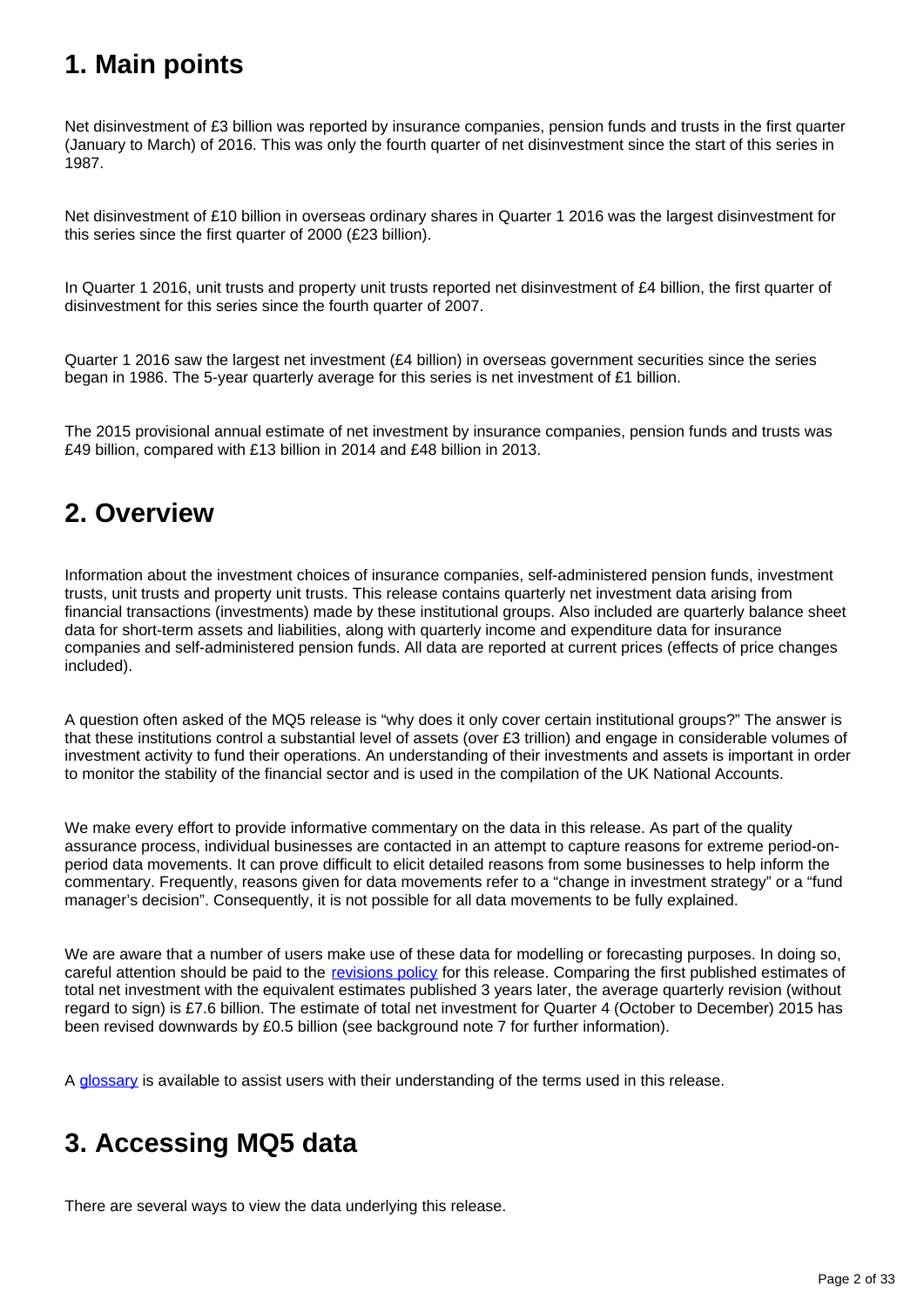The [MQ5: Investment by insurance companies, pension funds and trusts dataset](http://www.ons.gov.uk/economy/investmentspensionsandtrusts/datasets/mq5investmentbyinsurancecompaniespensionfundsandtrusts) shows data from both the quarterly and annual series:

- Tables A to D combine information from the different institutions
- Section 1 combines information from the long-term and general insurance surveys
- Section 2 covers information from the surveys of long-term insurance companies
- Section 3 covers information from the surveys of general insurance companies
- Section 4 covers information from the surveys of self-administered pension funds
- Section 5 covers information from the surveys of investment trusts
- Section 6 covers information from the surveys of unit trusts and property unit trusts

If you are interested in particular series or groups of series covering a longer period of time (pre-2010), then you can access the [time series dataset](http://www.ons.gov.uk/economy/investmentspensionsandtrusts/datasets/investmentbyinsurancecompaniespensionfundsandtrusts).

The ONS Data Explorer and Open API [explorable datasets](http://www.ons.gov.uk/economy/investmentspensionsandtrusts/datasets/mq5investmentbyinsurancecompaniespensionfundsandtrustsexplorabledatasets) are additional tools which enable users to access, use and customise data more effectively. The Data Explorer makes it easier for users to find, view and download data. The Open API allows data to be used directly by other applications. The data have been categorised into 4 datasets:

- [MQ5QNI: Net investment by insurance companies, pension funds and trusts](http://web.ons.gov.uk/ons/data/web/explorer/dataset-finder/-/q/dcDetails/Economic/MQ5QNI)
- [MQ5AAL: Assets and liabilities of insurance companies, pension funds and trusts](http://web.ons.gov.uk/ons/data/web/explorer/dataset-finder/-/q/dcDetails/Economic/MQ5AAL)
- [MQ5QAD: Acquisitions and disposals of insurance companies, pension funds and trusts](http://web.ons.gov.uk/ons/data/web/explorer/dataset-finder/-/q/dcDetails/Economic/MQ5QAD)
- [MQ5QH: Holdings of insurance companies, pension funds and trusts](http://web.ons.gov.uk/ons/data/web/explorer/dataset-finder/-/q/dcDetails/Economic/MQ5QH)

There is scope to expand coverage of these datasets and/or add further datasets. We are keen to hear your views – please email us: financial.inquiries@ons.gsi.gov.uk.

## <span id="page-2-0"></span>**4. Your views matter**

We aim to constantly improve this release and its associated commentary. We welcome any feedback you might have, and are particularly interested to know how you make use of these data to inform your work. Please contact us via email: financial.inquiries@ons.gsi.gov.uk or telephone Fred Norris on +44 (0)1633 456109.

## <span id="page-2-1"></span>**5. Net investment by asset type**

The total assets of the businesses covered by this release (insurance companies, pension funds and trusts) were valued at £3,655 billion at the end of 2014, the latest period for which annual results are available. During 2014, these businesses acquired £1,613 billion and disposed of £1,581 billion longer-term financial instruments. Net investment is the difference between these substantial levels of acquisitions and disposals, as well as changes in holdings of short-term assets, and can therefore be volatile. Table 1 (at the end of this section) displays net investment data by asset type.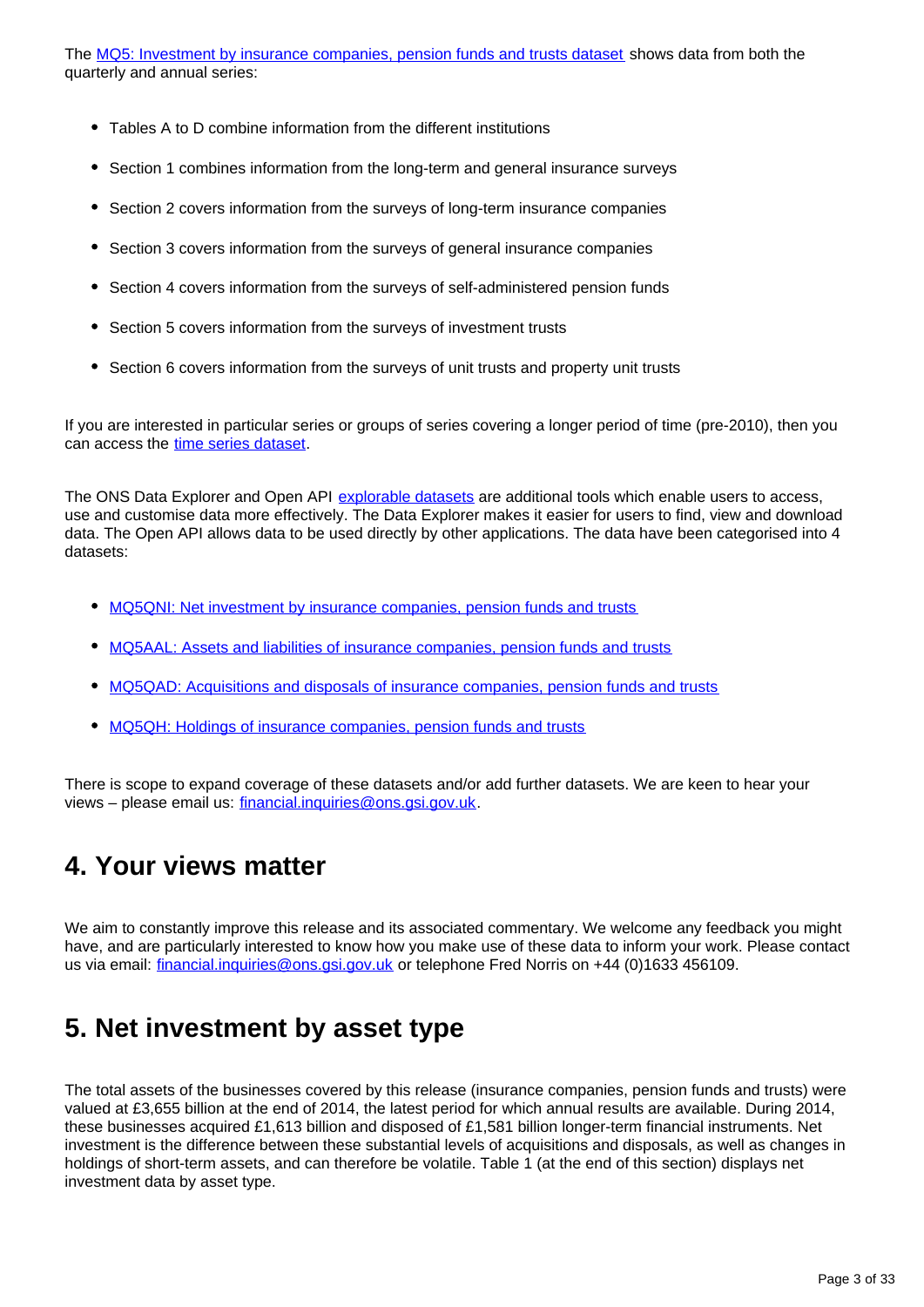In Quarter 1 (January to March) 2016 there was net disinvestment of £3 billion (Figure 1). Net disinvestment was reported across UK corporate securities, overseas securities and UK government sterling securities (gilts). Net investment was reported in other assets and short-term assets. Overall net disinvestment last occurred in Quarter 4 (October to December) 2014 (£20 billion). Net disinvestment at a total level is unusual and may be influenced by changes in investor confidence in the economic environment, as well as perceptions over short term risk and uncertainty. Financial investors are particularly sensitive to these factors.

Total net investment varies across the quarters of a calendar year and so an increase or decrease in investment from one quarter to the next is not necessarily an indicator of improved or worsening economic activity – these estimates are more likely to reflect varying investment strategies. In terms of context, the 5-year quarterly average for this series is net investment of £8.8 billion. The highest quarterly estimate of net investment since records began (in 1987) was £43 billion in Quarter 3 (July to September) 2007.

For 2015 as a whole, net investment reported by the institutions covered in this release is provisionally estimated at £49 billion, the highest since 2010 (£68 billion).

### **Figure 1: Total net investment**



**Source: Office for National Statistics**

## **Short-term assets**

Investment in short-term assets (those maturing within 1 year of their originating date) can be affected by the level of the net inflows of funds into the businesses concerned (premiums or contributions, for example) and by the relative attractiveness of other investments, both in terms of their potential returns and in their perceived risk.

In Quarter 1 (January to March) 2016 there was net investment of £5 billion in short-term assets (Figure 2). The 5 year quarterly average for this series is net investment of £3 billion.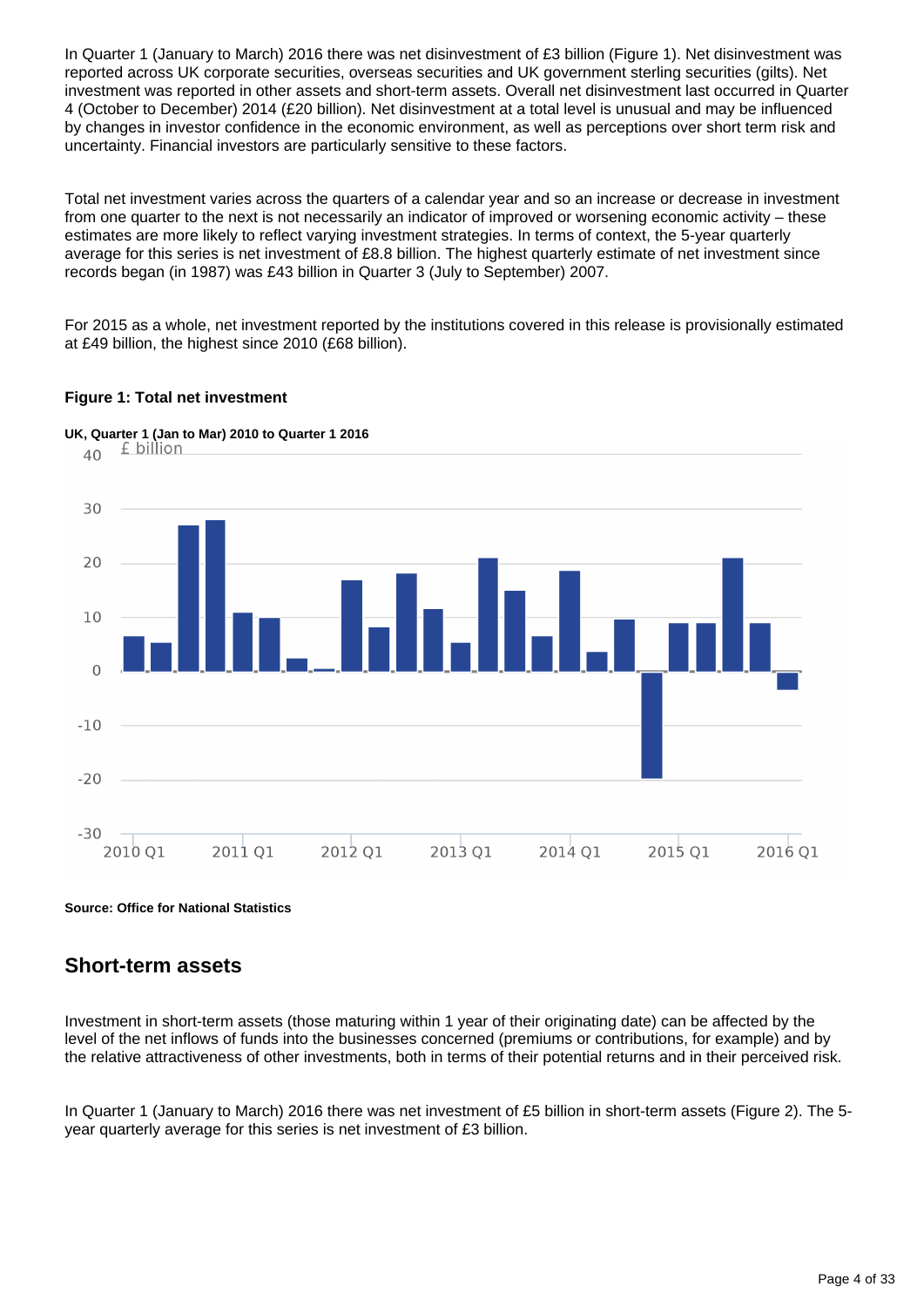There was net disinvestment in short-term assets in each of the years 2008, 2009 and 2010. This contrasts with all subsequent years, where a net investment has been reported. In 2015, the provisional estimate was net investment of £1 billion. This longer-term comparison highlights how institutions, taking account of the prevailing economic climate, have chosen to restructure their investment portfolios.

### **Figure 2: Net investment in short-term assets**



**UK, Quarter 1 (Jan to Mar) 2010 to Quarter 1 2016**

### **Source: Office for National Statistics**

## **UK government sterling securities (gilts)**

Gilts are fixed income or index-linked bonds issued by the UK government. On the primary gilt market, the purchaser of a gilt lends the government money in return for regular interest payments and the promise that the nominal value of the gilt will be repaid (redeemed) on a specified future date. These assets may then be bought and sold by investors in the secondary market. Gilts are very liquid assets which offer virtually risk-free returns.

The institutions covered by this release reported net disinvestment in gilts in Quarter 1 2016 (January to March) of £1 billion (Figure 3). This follows decreasing levels of net investment in gilts in the two previous quarters.

Looking at the annual picture, net investment in gilts is provisionally estimated to have been £14 billion in 2015, following net investment of £10 billion in 2014 and £13 billion in 2013. This was preceded by net disinvestment in 2011 and 2012. This would seem to suggest that some market participants (particularly pension funds) have been switching back to gilts in recent years, possibly in an attempt to avoid the relative volatility of equity markets.

In recent times, the market for gilts has been notably influenced by the Bank of England's Quantitative Easing [\(QE\) programme.](http://www.bankofengland.co.uk/monetarypolicy/Pages/qe/qe_faqs.aspx) Approximately £375 billion of gilts have been bought by the Bank under QE since the start of the programme in 2009.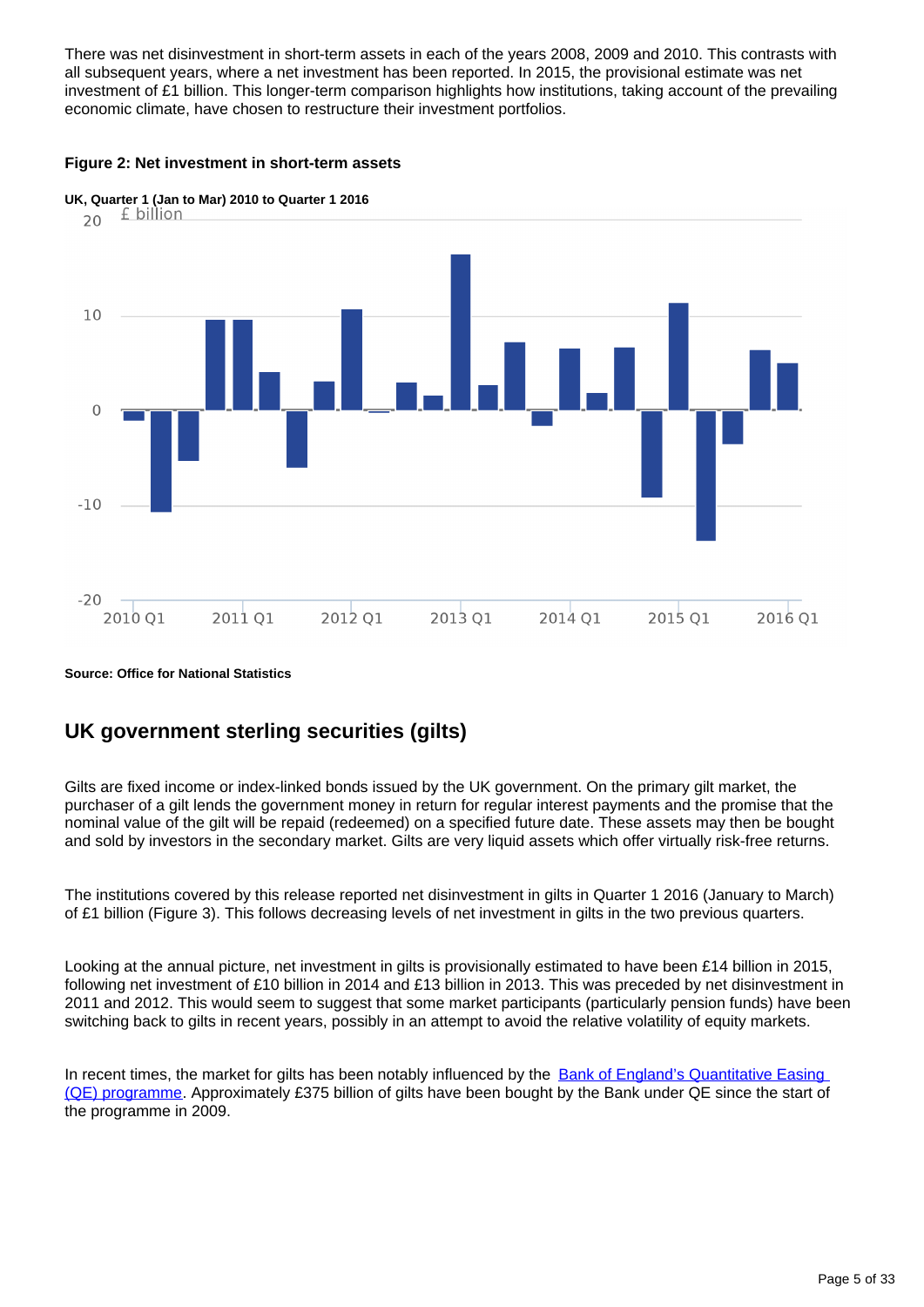Investment trends in gilts can best be explained by reviewing the role they play in financial markets. Gilts are attractive investments when interest rates are high and are likely to fall. If interest rates fall, the price of the gilt rises and it may therefore be sold at a profit. Conversely, if interest rates are low (as they have been since early 2009) the price of gilts is high and a loss might be anticipated if the stock is held to redemption. These characteristics, coupled with the QE programme, helps to explain the longer-term profile of net investment in gilts.

### **Figure 3: Net investment in UK government sterling securities (gilts)**



**UK, Quarter 1 (Jan to Mar) 2010 to Quarter 1 2016**<br>10 **f billion** 

#### **Source: Office for National Statistics**

## **UK corporate securities and overseas securities**

These asset categories comprise ordinary shares, corporate bonds and preference shares. In addition, non-UK government securities are included as part of overseas securities.

## **UK corporate securities**

In Quarter 1 (January to March) 2016, there was net disinvestment of around £11 billion in UK corporate securities (Figure 4), the largest disinvestment for this series since Quarter 4 (October to December) 2011 (£13 billion). This is in keeping with the general pattern of disinvestment since the beginning of 2010.

The net disinvestment in ordinary shares (£8 billion) was the largest for this series since the third quarter of 2013 (£10 billion).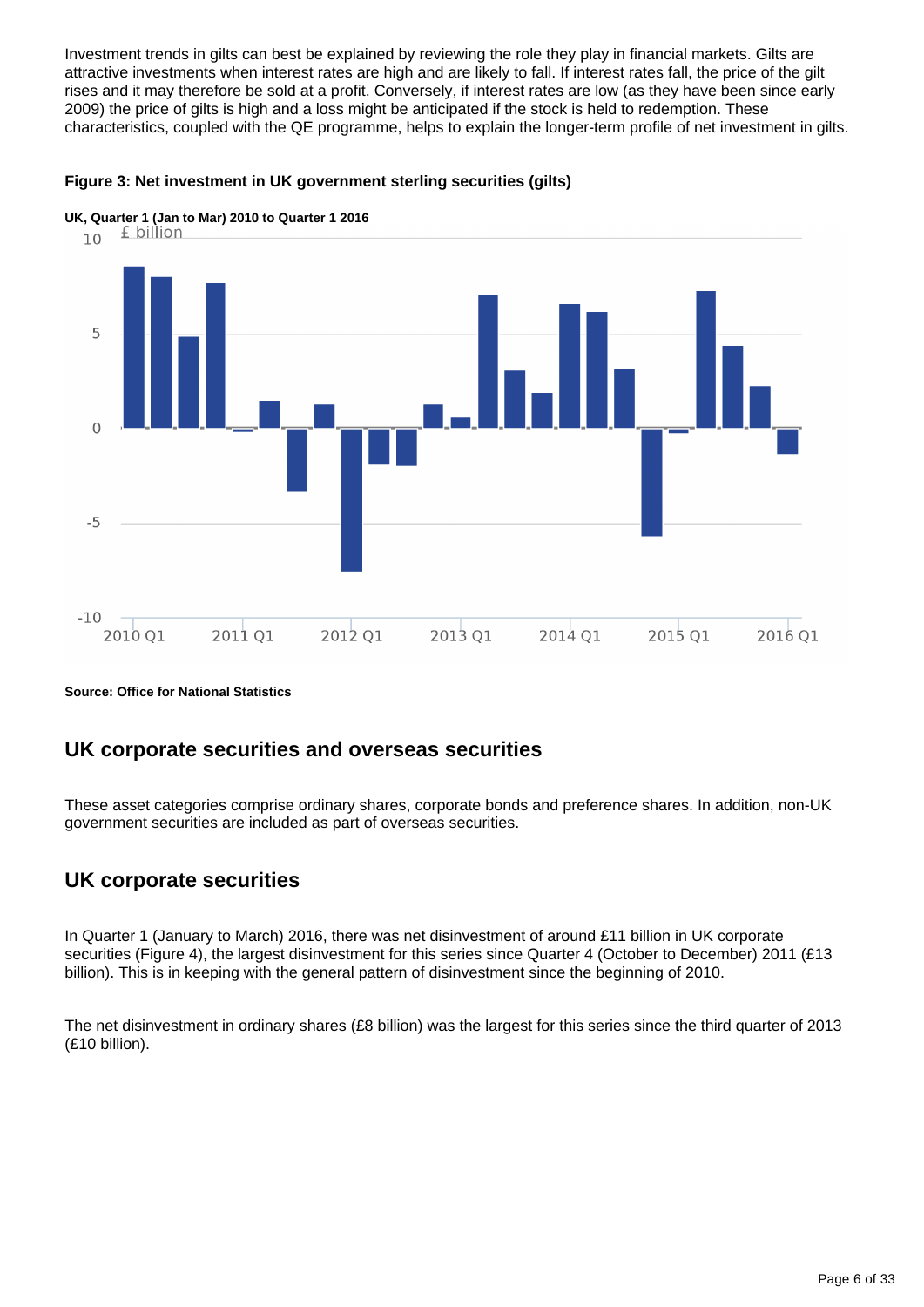#### **Figure 4: Net investment in UK corporate securities**



**Source: Office for National Statistics**

## **Overseas securities**

In Quarter 1 (January to March) 2016, the institutions covered by this release reported net disinvestment of £3 billion (Figure 5), the first quarter of net disinvestment in overseas securities since Quarter 4 (October to December) 2014 (£1 billion). This was driven by disinvestment of £10 billion in overseas ordinary shares, partly offset by net investment (£4 billion) in overseas government securities, the largest for this series since records began (1986).

In contrast to the general trend of net disinvestment in UK corporate securities, the provisional annual estimate of net investment in overseas securities in 2015 was £26 billion. This may indicate that businesses have more confidence in their ability to make money from overseas securities than they do from UK corporate securities.

In March 2015, the Daily Telegraph commented that: "Investors of all sizes, from individuals overseeing their Isas to huge institutional pension funds, are increasingly global in their outlook" and that "this trend is gaining momentum so rapidly that most stockbrokers are refining their overseas shares service, cutting charges and offering new features such as the ability to hold different currencies or trade across many niche markets".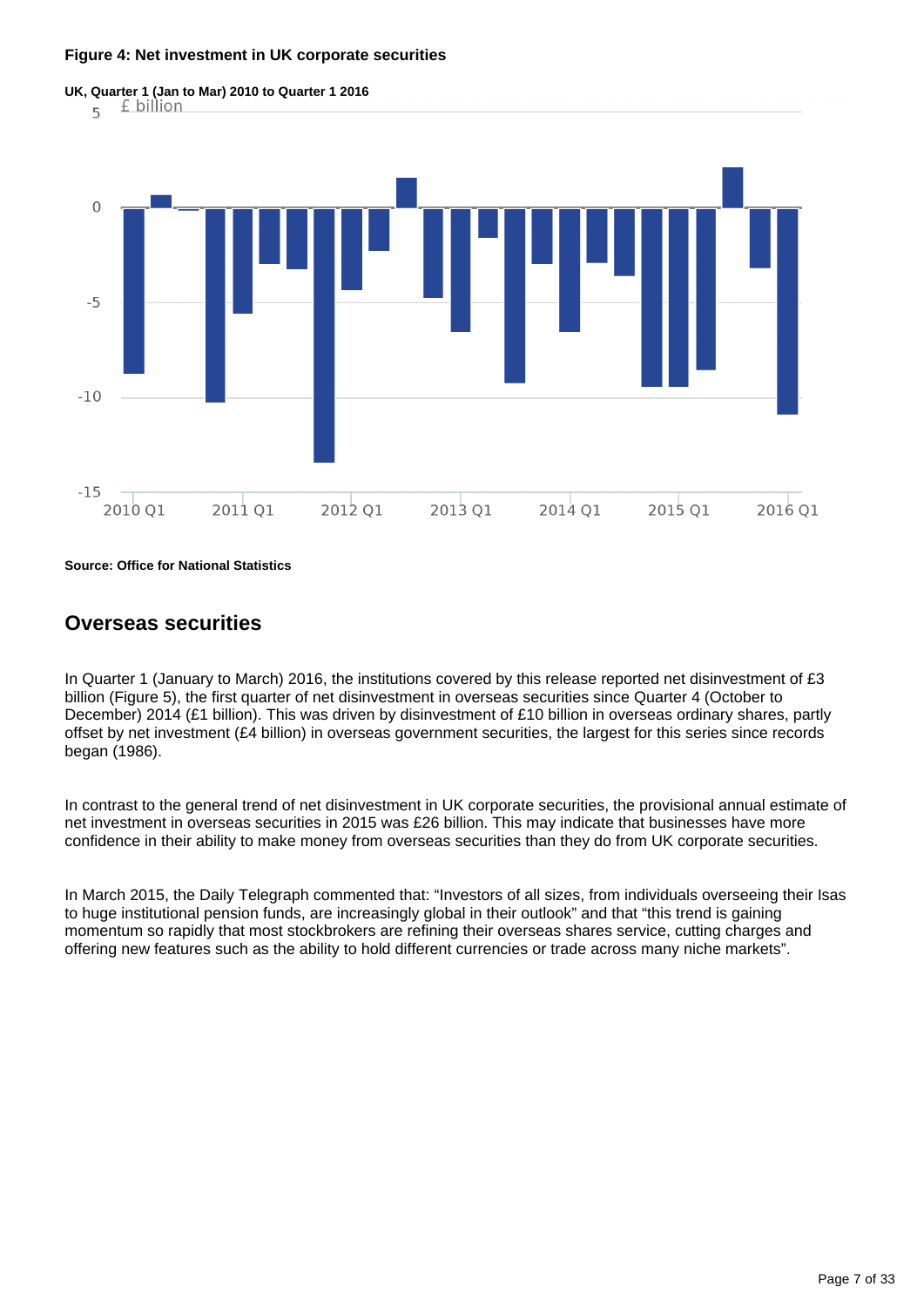#### **Figure 5: Net investment in overseas securities**



**Source: Office for National Statistics**

## **Other assets**

The category "other assets" covers UK and overseas investment in:

- mutual fund investments
- insurance-managed funds
- UK government securities denominated in foreign currency
- local authority and public corporation securities
- $\bullet$ loans
- fixed assets  $\bullet$
- insurance policies and annuities
- direct investment
- other assets not elsewhere classified

In Quarter 1 (January to March) 2016, there was net investment of £6 billion in other assets (Figure 6). In terms of context, the 5-year quarterly average for other assets is net investment of £5 billion.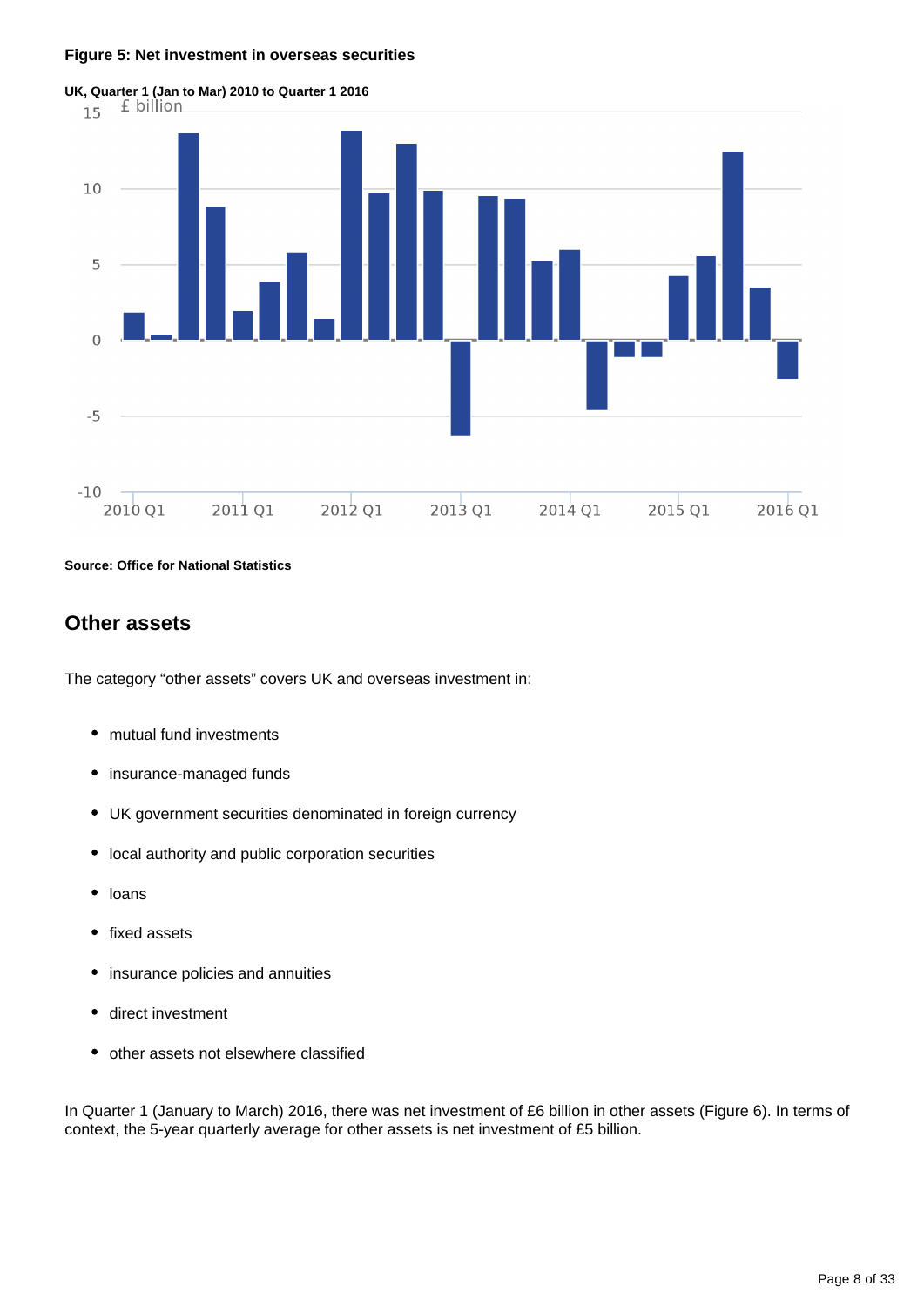### **Figure 6: Net investment in other assets**





**Source: Office for National Statistics**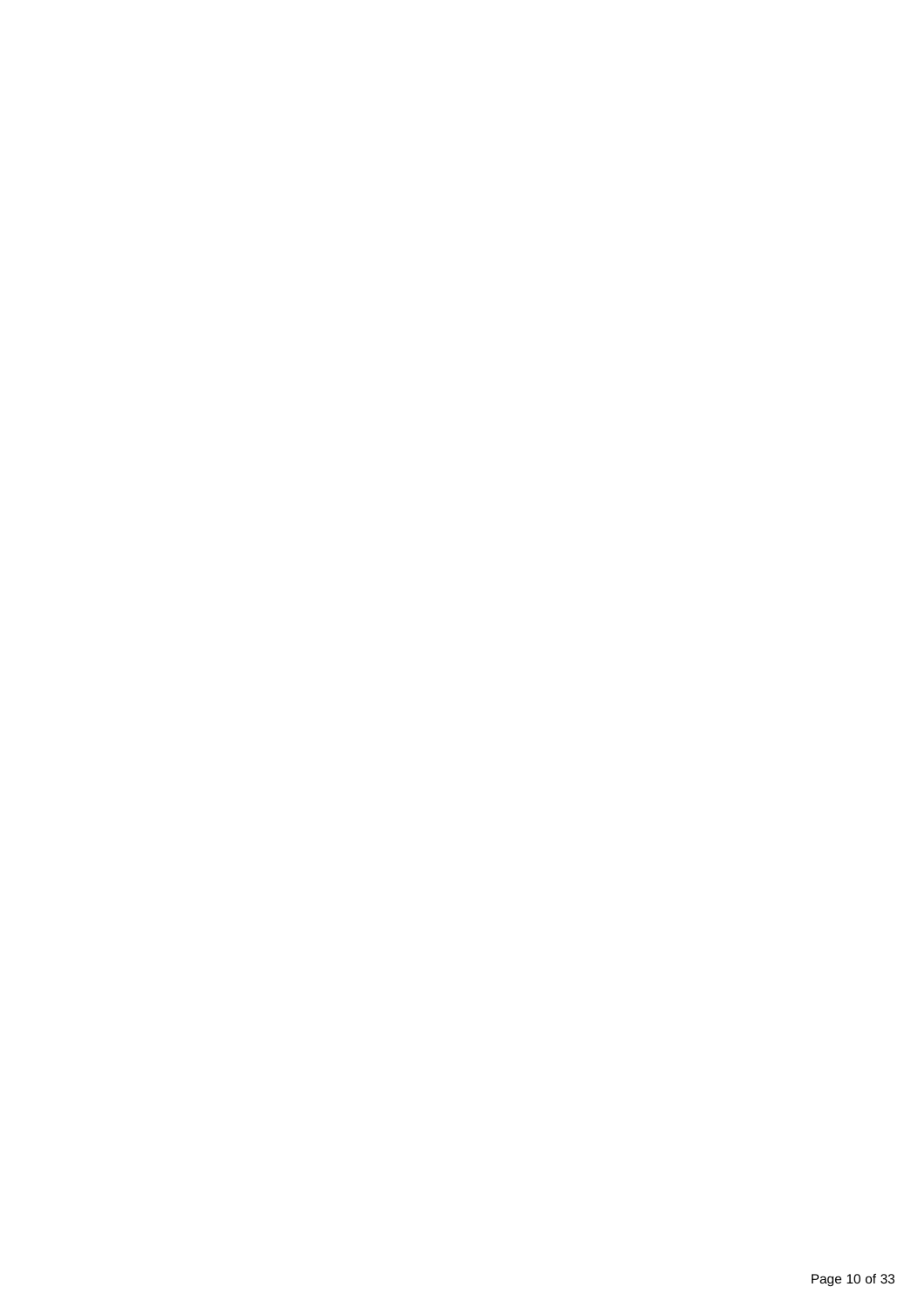## **Table 1: Net investment by asset type UK, Quarter 1 (Jan to Mar) 2010 to Quarter 1 2016**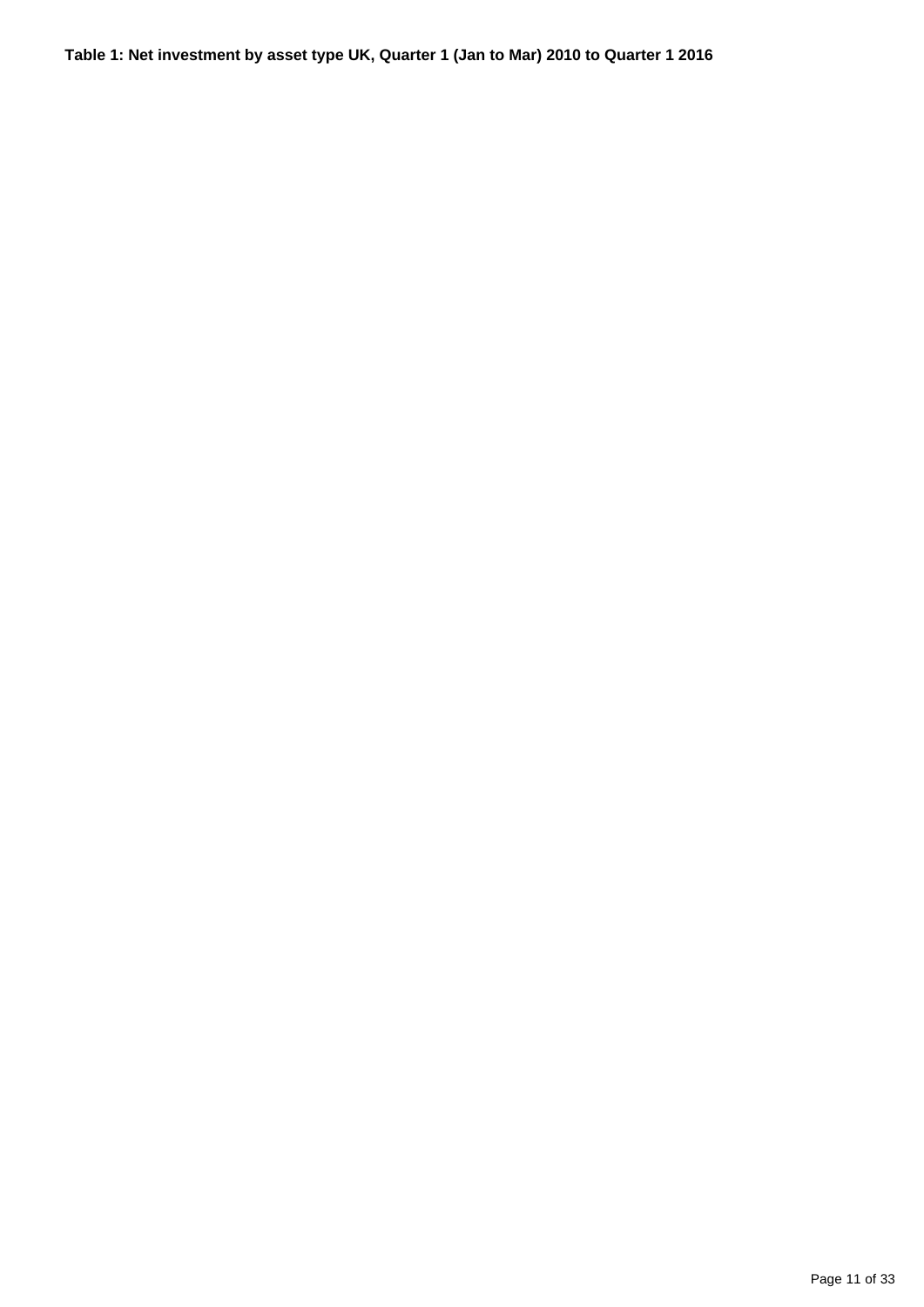|                        | Total   | Short-term<br>assets | UK government sterling<br>securities | UK corporate<br>securities | Overseas<br>securities | Other<br>assets |
|------------------------|---------|----------------------|--------------------------------------|----------------------------|------------------------|-----------------|
| 2010                   | 67.5    | $-7.6$               | 29.2                                 | $-18.5$                    | 24.8                   | 39.6            |
| 2011                   | 24.3    | 10.9                 | $-0.8$                               | $-25.5$                    | 13.3                   | 26.3            |
| 2012                   | 55.6    | 15.0                 | $-10.2$                              | $-10.0$                    | 46.5                   | 14.3            |
| 2013                   | 48.4    | 24.9                 | 12.6                                 | $-20.4$                    | 18.1                   | 13.3            |
| 2014                   | 12.5    | 5.9                  | 10.2                                 | $-22.6$                    | $-0.7$                 | 19.8            |
| 2015                   | 48.8    | 0.6                  | 13.6                                 | $-19.0$                    | 25.9                   | 27.6            |
| 2010<br>Q <sub>1</sub> | $6.6\,$ | $-1.1$               | 8.6                                  | $-8.8$                     | 1.9                    | 6.1             |
| 2010<br>Q2             | 5.6     | $-10.8$              | 8.1                                  | 0.7                        | 0.4                    | 7.3             |
| 2010<br>Q <sub>3</sub> | 27.2    | $-5.4$               | 4.9                                  | $-0.2$                     | 13.7                   | 14.2            |
| 2010<br>Q4             | 28.1    | 9.7                  | 7.7                                  | $-10.3$                    | 8.9                    | 12.1            |
| 2011<br>Q <sub>1</sub> | 11.0    | 9.7                  | $-0.2$                               | $-5.6$                     | 2.0                    | $5.0\,$         |
| 2011<br>Q2             | 10.1    | 4.1                  | 1.5                                  | $-3.0$                     | 3.9                    | 3.6             |
| 2011<br>Q <sub>3</sub> | 2.5     | $-6.1$               | $-3.4$                               | $-3.3$                     | 5.9                    | 9.5             |
| 2011<br>Q4             | 0.7     | 3.2                  | 1.3                                  | $-13.5$                    | 1.5                    | 8.2             |
| 2012<br>Q <sub>1</sub> | 17.1    | 10.7                 | $-7.6$                               | $-4.4$                     | 13.9                   | 4.5             |
| 2012<br>$\mathsf{Q2}$  | 8.4     | $-0.3$               | $-1.9$                               | $-2.3$                     | 9.7                    | 3.2             |
| 2012<br>Q3             | 18.3    | 3.0                  | $-2.0$                               | 1.6                        | 13.0                   | 2.7             |
| 2012<br>Q4             | 11.8    | 1.6                  | 1.3                                  | $-4.8$                     | 9.9                    | 3.9             |
| 2013<br>Q <sub>1</sub> | 5.4     | 16.5                 | $0.6\,$                              | $-6.6$                     | $-6.3$                 | 1.2             |
| 2013<br>Q2             | 21.1    | 2.8                  | 7.1                                  | $-1.6$                     | 9.6                    | $3.2\,$         |
| 2013<br>Q3             | 15.2    | 7.3                  | 3.1                                  | $-9.3$                     | 9.4                    | 4.7             |
| 2013<br>Q4             | 6.7     | $-1.7$               | 1.9                                  | $-3.0$                     | 5.3                    | 4.1             |
| 2014<br>Q <sub>1</sub> | 18.8    | 6.6                  | 6.6                                  | $-6.6$                     | 6.0                    | 6.3             |
| 2014<br>Q2             | 3.8     | 1.9                  | $6.2\,$                              | $-2.9$                     | $-4.6$                 | 3.2             |
| 2014<br>Q3             | 9.8     | 6.7                  | 3.2                                  | $-3.6$                     | $-1.1$                 | 4.5             |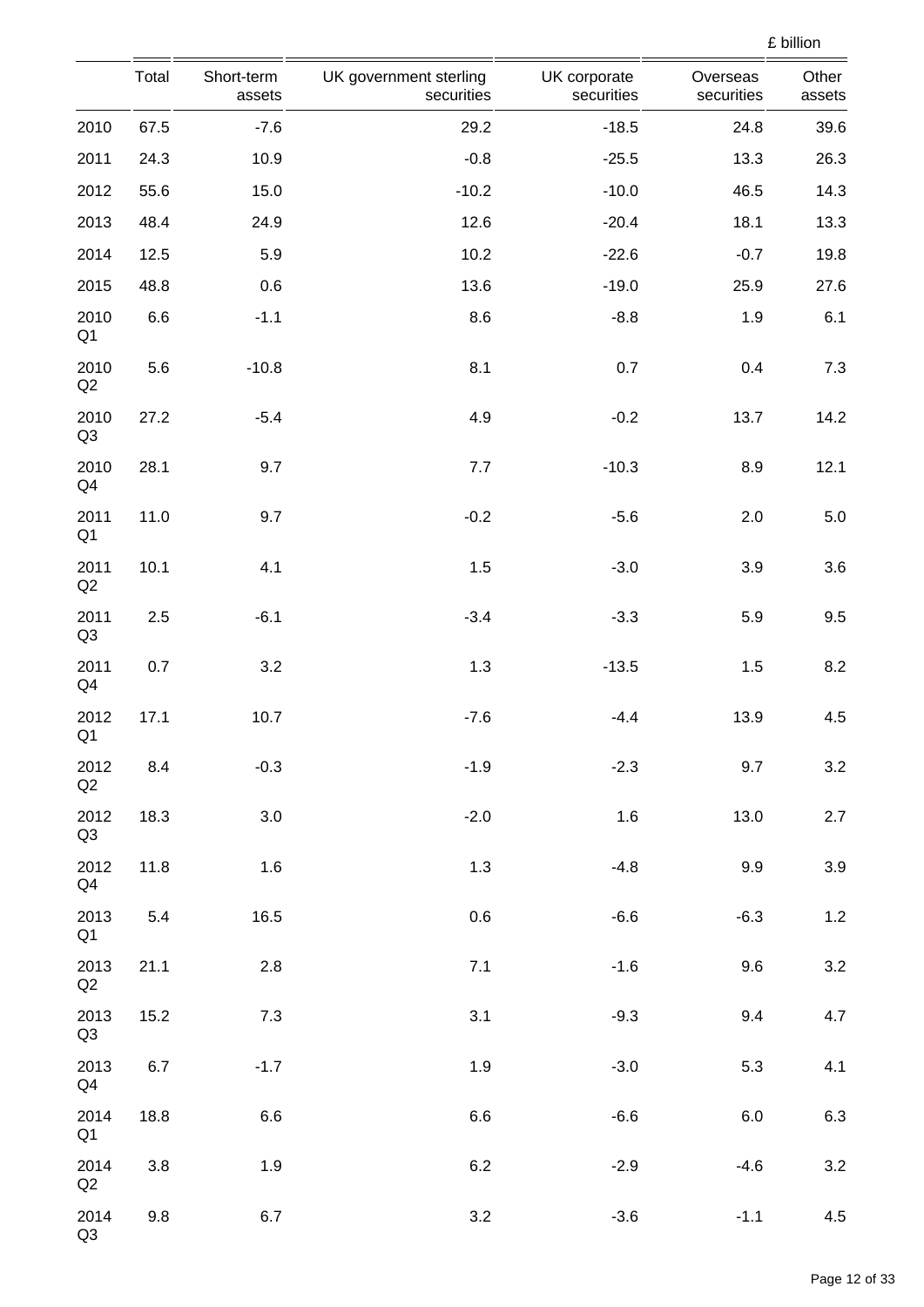| 2014<br>Q <sub>4</sub> | $-19.8$ | $-9.3$  | $-5.7$ | $-9.5$  | $-1.1$ | 5.8  |
|------------------------|---------|---------|--------|---------|--------|------|
| 2015<br>Q <sub>1</sub> | 9.1     | 11.5    | $-0.3$ | $-9.5$  | 4.3    | 3.1  |
| 2015<br>Q2             | 9.2     | $-13.8$ | 7.3    | $-8.6$  | 5.6    | 18.7 |
| 2015<br>Q <sub>3</sub> | 21.2    | $-3.6$  | 4.4    | 2.2     | 12.5   | 5.8  |
| 2015<br>Q <sub>4</sub> | 9.2     | 6.5     | 2.3    | $-3.2$  | 3.5    | 0.1  |
| 2016<br>Q <sub>1</sub> | $-3.4$  | 5.1     | $-1.4$ | $-10.9$ | $-2.6$ | 6.5  |

Source: Office for National Statistics

Notes:

1. Components may not sum to totals due to rounding.

2. Data for all quarters of 2015 remain provisional and subject to revision until the incorporation of the 2015 annual survey results in December 2016.

3. Q1 is Quarter 1 January to March, Q2 Quarter 2 April to June, Q3 Quarter 3 July to September and Q4 Quarter 4 October to December.

## <span id="page-12-0"></span>**6. Net investment by institutional group**

Net investment data for each of the institutional groups covered by this release are displayed in Table 2 (at the end of this section).

## **Long-term insurance companies**

These are companies which provide either protection in the form of life assurance or critical illness policies, or investment in the form of pension provision.

Long-term insurance companies showed net disinvestment of £4 billion in Quarter 1 (January to March) 2016 (Figure 7). The 5-year quarterly average for this series is net disinvestment of £2 billion.

The Quarter 1 (January to March) 2016 disinvestment in UK gilts by long-term insurance companies (of £3 billion) continues the trend of disinvesting in these securities which dates back to Quarter 3 (July to September) 2013.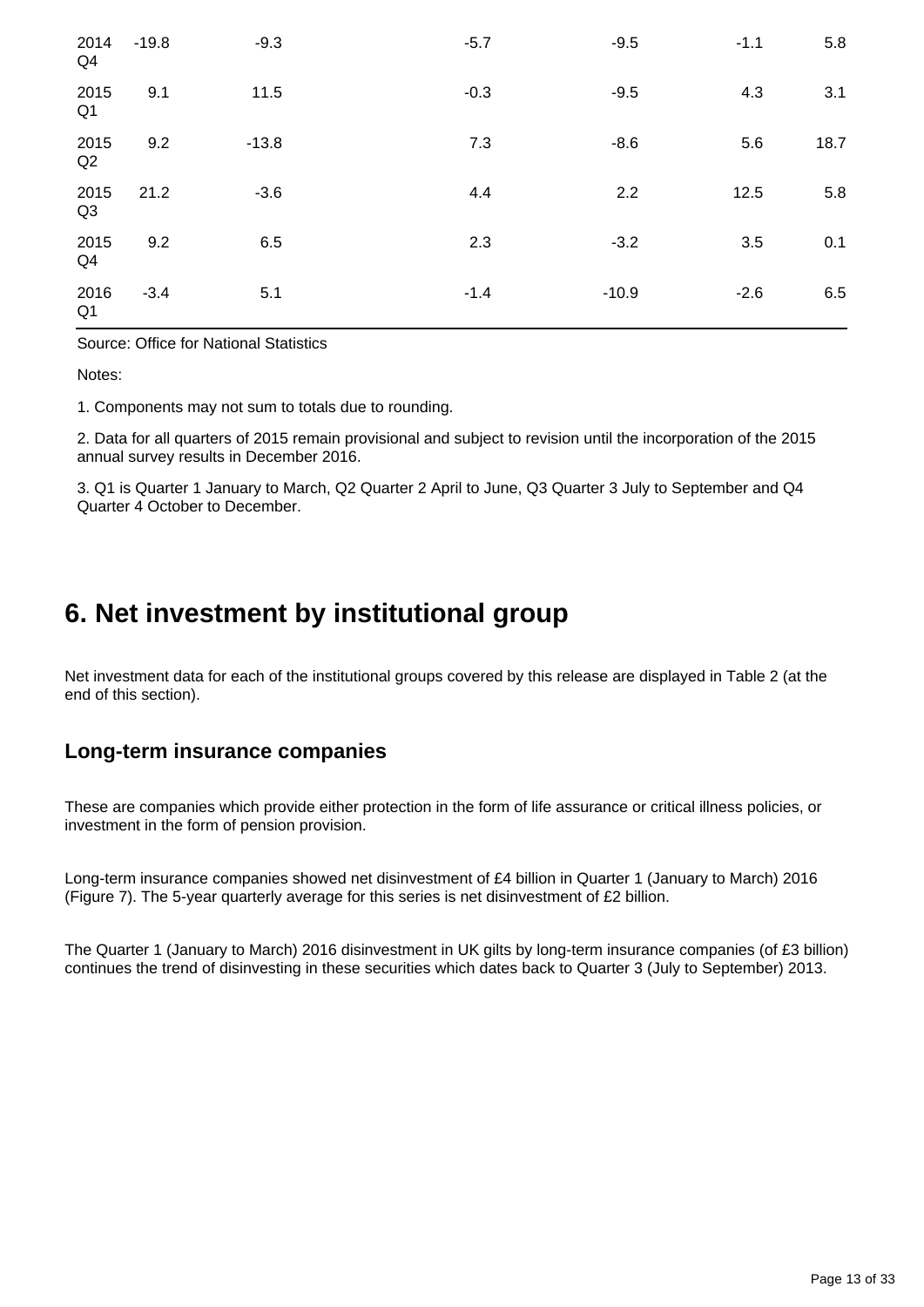#### **Figure 7: Net investment by long-term insurance companies**



**Source: Office for National Statistics**

## **General insurance companies**

These are companies which undertake other types of insurance such as motor, home and travel. This type of insurance is usually over a shorter period, most commonly 12 months.

General insurance companies showed net investment in Quarter 1 2016 of £1billion (Figure 8). This is the fourth consecutive quarter of net investment for this series following four quarters of net disinvestment.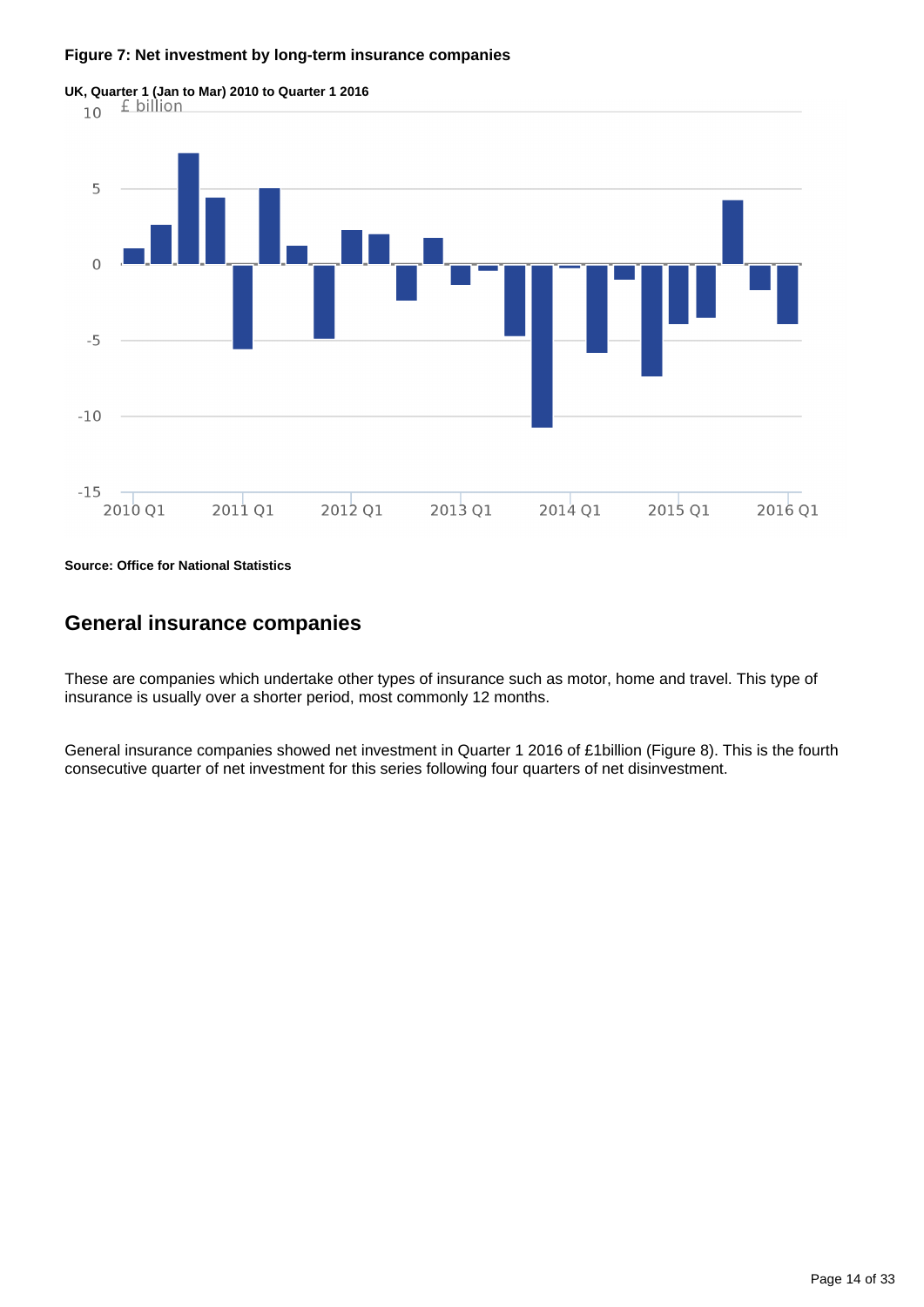#### **Figure 8: Net investment by general insurance companies**



**Source: Office for National Statistics**

## **Self-administered pension funds**

These are funds established by pension scheme trustees to facilitate and organise the investment of employees' retirement funds.

Self-administered pension funds reported net investment in Quarter 1 (January to March) 2016 of £10 billion (Figure 9), the fifth consecutive quarter of net investment for this series. This was driven by investment in "other assets" of £11 billion, the largest net investment in this asset type by these businesses since the start of this series in 1983.

The 2015 provisional annual estimate of net investment by self-administered pension funds (£38 billion) was the largest on record, with the previous highest being £33 billion in 2009. This was driven by net investment in gilts, provisionally estimated to be £33 billion in 2015, following net investment of £14 billion in 2014 and £17 billion in 2013. These are the highest levels of net investment in gilts by these businesses since the time series began in 1963.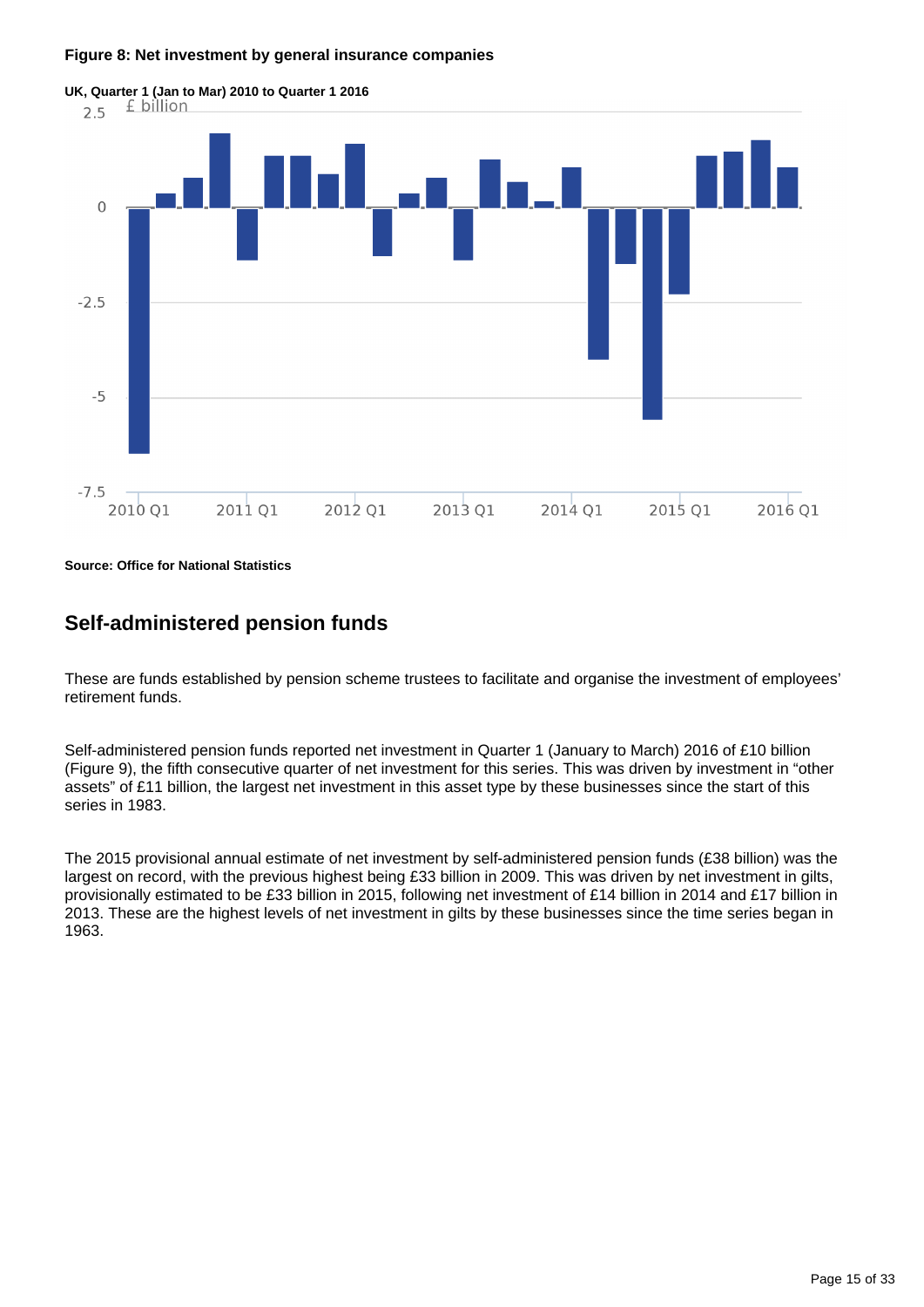#### **Figure 9: Net investment by self-administered pension funds**



**Source: Office for National Statistics**

### **Investment trusts**

Investment trusts acquire financial assets with money subscribed by shareholders or borrowed in the form of loan capital. Investment trusts are not trusts in the legal sense, but are limited companies with 2 special characteristics: their assets consist of securities (mainly ordinary shares) and they are debarred by their articles of association from distributing capital gains as dividends. Shares of investment trusts are traded on the Stock Exchange and increasingly can be bought direct from the company.

In the first quarter of 2016, investment trusts reported net investment of £0.7 billion, in line with the 5-year quarterly average for this series (net investment of £0.1 billion).

### **Unit trusts and property unit trusts**

Unit trusts include open-ended investment companies (OEICs) but do not cover other unitised collective investment schemes or those based offshore. They are set up under trust deeds; the trustee usually being a bank or insurance company. The funds in the trusts are managed not by the trustees, but by independent management companies. Units representing a share in the trusts' assets can be bought from the managers or resold to them at any time.

Property unit trusts invest predominantly in freehold or leasehold commercial property yet may hold a small proportion of their investments in the securities of property companies.

In Quarter 1 (January to March) 2016, unit trusts and property unit trusts reported net disinvestment of £4 billion (Figure 10). This was the first quarter of disinvestment for this series since the fourth quarter of 2007 and was driven by disinvestment in UK corporate securities (£2 billion) and short term assets (£2 billion) – confirmed as a change in investment strategy by a few larger businesses.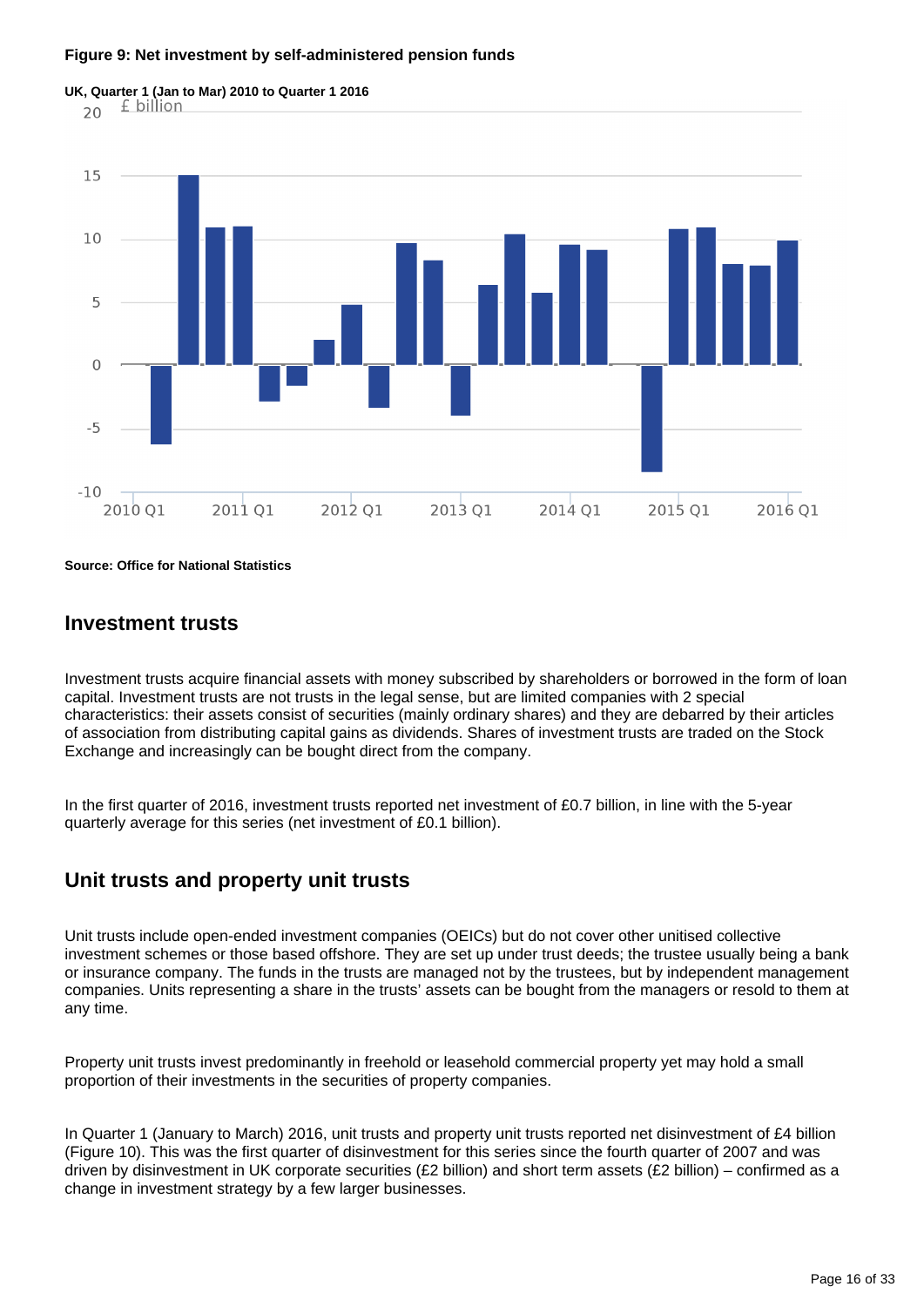### **Figure 10: Net investment by unit trusts and property unit trusts**



**Source: Office for National Statistics**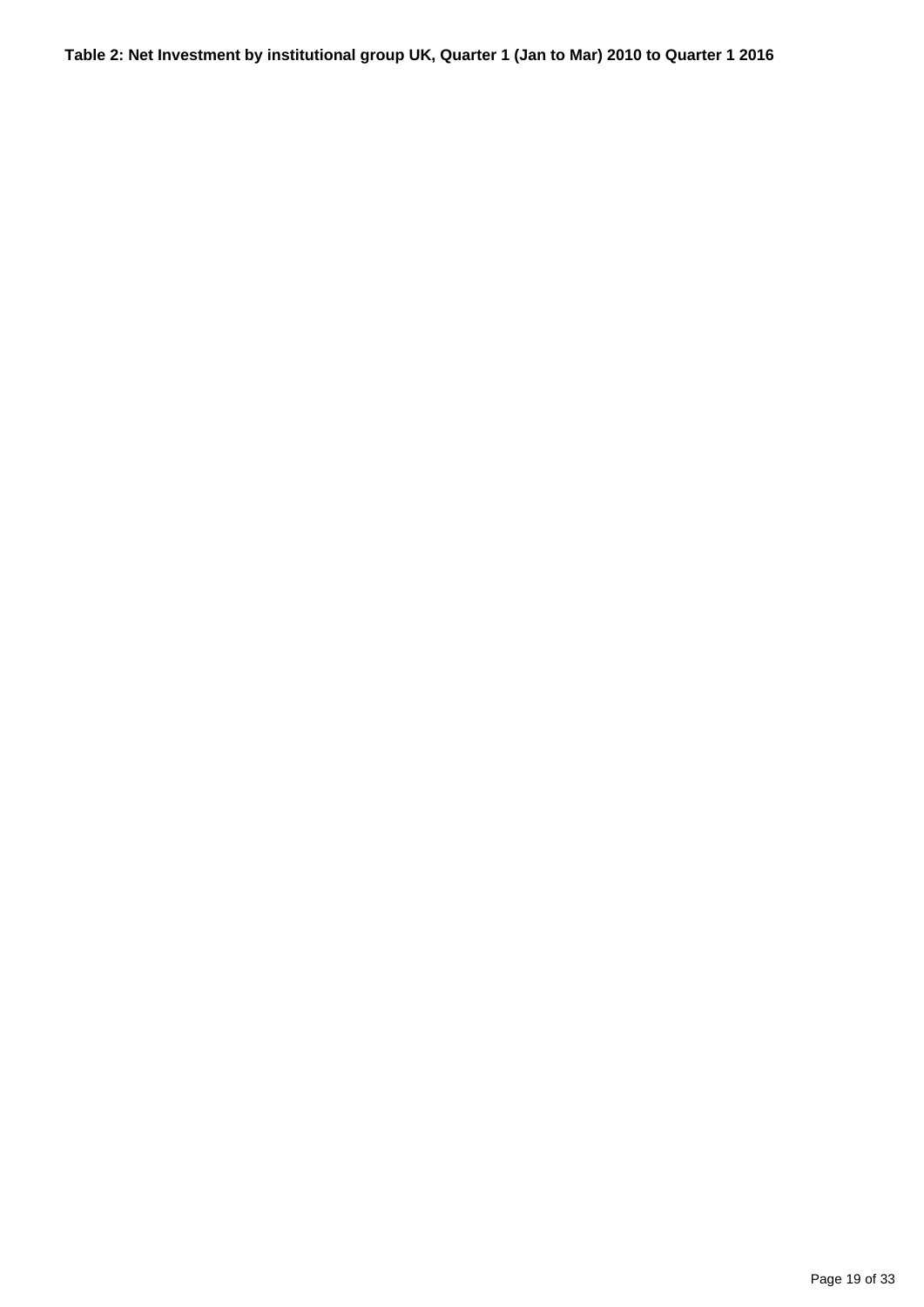|  | ${\tt f}$ billion |
|--|-------------------|

|                        | Total | Long-term<br>insurance<br>companies | General<br>insurance<br>companies | Self-<br>administered<br>pension funds | Investment<br>trusts | Unit trusts and Consolidation<br>property unit<br>trusts | adjustment <sup>1</sup> |
|------------------------|-------|-------------------------------------|-----------------------------------|----------------------------------------|----------------------|----------------------------------------------------------|-------------------------|
| 2010                   | 67.5  | 15.6                                | $-3.2$                            | 19.7                                   | 0.5                  | 44.0                                                     | $-9.1$                  |
| 2011                   | 24.3  | $-4.2$                              | 2.3                               | 8.6                                    | 0.4                  | 30.3                                                     | $-13.0$                 |
| 2012                   | 55.6  | 3.7                                 | 1.6                               | 19.7                                   | $-0.2$               | 53.5                                                     | $-22.6$                 |
| 2013                   | 48.4  | $-17.3$                             | 0.8                               | 18.8                                   | 0.6                  | 50.9                                                     | $-5.4$                  |
| 2014                   | 12.5  | $-14.6$                             | $-10.0$                           | 10.3                                   | 0.8                  | 48.7                                                     | $-22.7$                 |
| 2015                   | 48.8  | $-5.0$                              | 2.3                               | 37.9                                   | $-0.4$               | 32.1                                                     | $-18.1$                 |
| 2010<br>Q <sub>1</sub> | 6.6   | $1.1$                               | $-6.5$                            | $-0.1$                                 | $-0.7$               | 7.9                                                      | 4.9                     |
| 2010<br>Q2             | 5.6   | 2.7                                 | 0.4                               | $-6.3$                                 | 0.7                  | 15.2                                                     | $-7.0$                  |
| 2010<br>Q <sub>3</sub> | 27.2  | 7.4                                 | 0.8                               | 15.1                                   | 0.0                  | 7.4                                                      | $-3.4$                  |
| 2010<br>Q4             | 28.1  | 4.5                                 | 2.0                               | 11.0                                   | 0.5                  | 13.6                                                     | $-3.6$                  |
| 2011<br>Q <sub>1</sub> | 11.0  | $-5.6$                              | $-1.4$                            | 11.1                                   | 0.6                  | 5.5                                                      | 0.7                     |
| 2011<br>$\mathsf{Q2}$  | 10.1  | 5.1                                 | 1.4                               | $-2.9$                                 | 0.3                  | 9.6                                                      | $-3.4$                  |
| 2011<br>Q <sub>3</sub> | 2.5   | 1.3                                 | 1.4                               | $-1.6$                                 | $-0.1$               | 9.6                                                      | $-8.1$                  |
| 2011<br>Q4             | 0.7   | $-4.9$                              | 0.9                               | 2.1                                    | $-0.5$               | 5.5                                                      | $-2.3$                  |
| 2012<br>Q <sub>1</sub> | 17.1  | 2.3                                 | 1.7                               | 4.9                                    | 0.1                  | 11.1                                                     | $-3.0$                  |
| 2012<br>Q2             | 8.4   | 2.1                                 | $-1.3$                            | $-3.4$                                 | 0.1                  | 9.4                                                      | 1.6                     |
| 2012<br>Q3             | 18.3  | $-2.4$                              | 0.4                               | 9.8                                    | $-0.4$               | 15.0                                                     | $-4.0$                  |
| 2012<br>Q4             | 11.8  | 1.8                                 | 0.8                               | 8.4                                    | 0.1                  | 18.0                                                     | $-17.2$                 |
| 2013<br>Q <sub>1</sub> | 5.4   | $-1.4$                              | $-1.4$                            | $-4.0$                                 | 0.5                  | 17.1                                                     | $-5.5$                  |
| 2013<br>Q2             | 21.1  | $-0.4$                              | 1.3                               | 6.5                                    | $-0.2$               | 14.8                                                     | $-1.0$                  |
| 2013<br>Q3             | 15.2  | $-4.7$                              | 0.7                               | 10.5                                   | 0.1                  | 6.7                                                      | 1.9                     |
| 2013<br>Q4             | 6.7   | $-10.8$                             | 0.2                               | 5.8                                    | 0.1                  | 12.3                                                     | $-0.8$                  |
| 2014<br>Q <sub>1</sub> | 18.8  | $-0.3$                              | $1.1$                             | 9.7                                    | 0.1                  | 16.8                                                     | $-8.6$                  |
| 2014<br>Q2             | 3.8   | $-5.9$                              | $-4.0$                            | 9.2                                    | 0.3                  | 11.5                                                     | $-7.3$                  |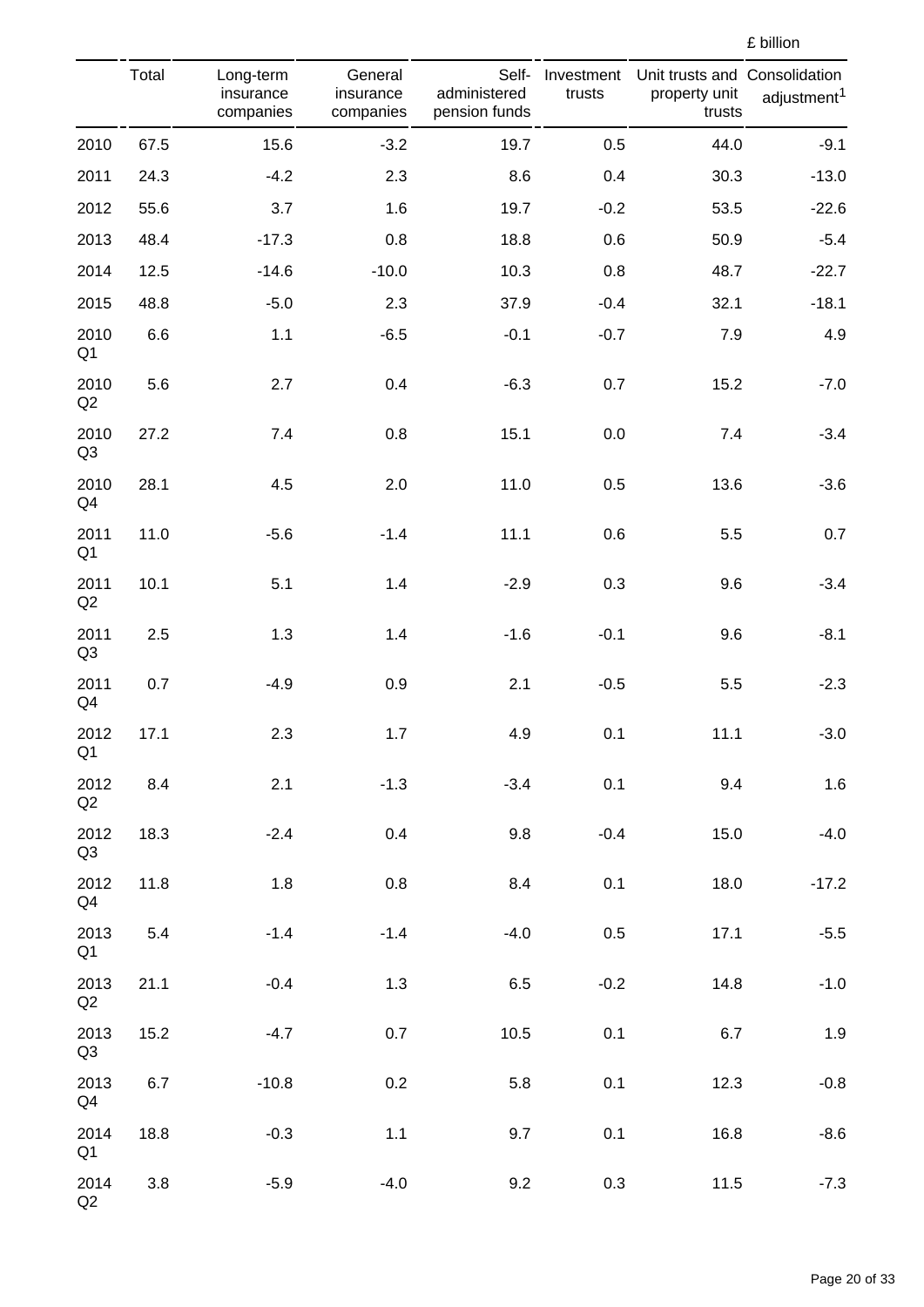| 2014<br>Q3             | 9.8     | $-1.0$ | $-1.5$ | $-0.1$ | 0.4    | 16.4   | $-4.4$ |
|------------------------|---------|--------|--------|--------|--------|--------|--------|
| 2014<br>Q4             | $-19.8$ | $-7.4$ | $-5.6$ | $-8.4$ | 0.0    | 4.0    | $-2.4$ |
| 2015<br>Q <sub>1</sub> | 9.1     | $-4.0$ | $-2.3$ | 10.9   | $-0.9$ | 6.2    | $-0.7$ |
| 2015<br>Q2             | 9.2     | $-3.5$ | 1.4    | 11.0   | 0.8    | 3.0    | $-3.5$ |
| 2015<br>Q3             | 21.2    | 4.3    | 1.5    | 8.1    | 0.2    | 12.9   | $-5.8$ |
| 2015<br>Q4             | 9.2     | $-1.7$ | 1.8    | 8.0    | $-0.5$ | 9.9    | $-8.2$ |
| 2016<br>Q <sub>1</sub> | $-3.4$  | $-4.0$ | 1.1    | 10.0   | 0.7    | $-4.4$ | $-6.8$ |

Source: Office for National Statistics

Notes:

1. The consolidation adjustment is an adjustment to remove inter-sectoral flows between the different types of institution covered. The adjustment includes (i) investment in authorised unit trust units, open-ended investment companies and investment trust securities by insurance companies, pension funds and trusts and (ii) investment by pension funds in insurance managed funds and property unit trust units.

2. Components may not sum to totals due to rounding.

3. Data for all quarters of 2015 remain provisional and subject to revision until the incorporation of the 2015 annual survey results in December 2016.

4. Q1 is Quarter 1 January to March, Q2 Quarter 2 April to June, Q3 Quarter 3 July to September and Q4 Quarter 4 October to December.

## <span id="page-20-0"></span>**7. Income and expenditure by institutional group**

Rather than provide analysis on total income and expenditure for the institutional groups, it is considered more beneficial to users, based on their feedback, if commentary is concentrated on particular components. For insurance companies, premiums and claims are the focus, while contributions (net of refunds) and payments are the focus for self-administered pension funds (see Table 3, at the end of this section). It should be noted that income and expenditure data are not currently collected for the trusts institutional group.

## **Long-term insurance companies**

In the first quarter of 2016 (January to March), the value of claims (£45 billion) was approximately 40% greater than the value of premiums (£32 billion).

The value of premiums exceeded the value of claims between 2003 (when records for these series began) and 2007. However, this trend reversed and has continued in each of the years 2008 to 2014. Provisional estimates for 2015 show the value of claims to be around 27% greater than the value of premiums.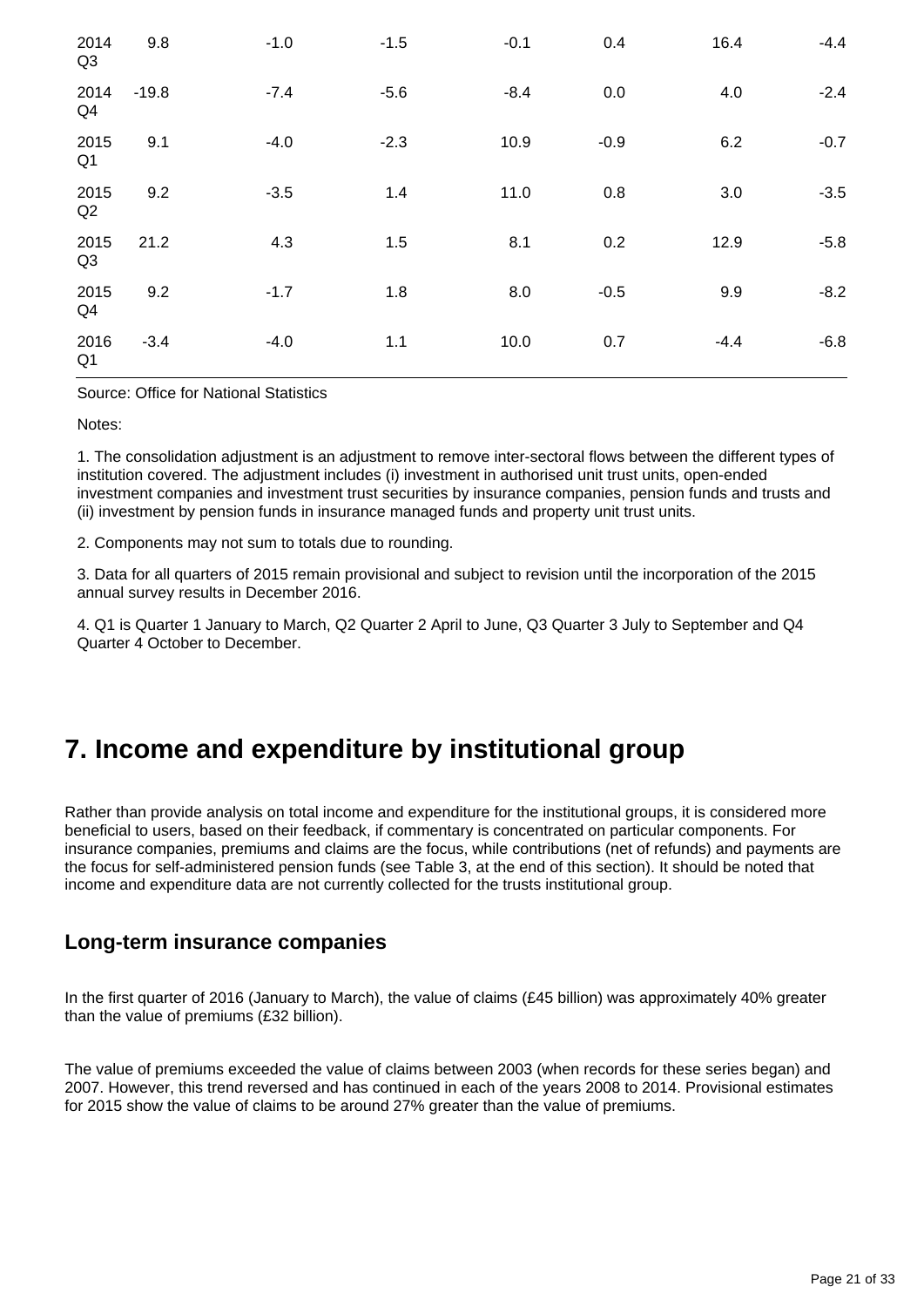#### **Figure 11: Long-term insurance companies' premiums and claims**



**UK, Quarter 1 (Jan to Mar) 2010 to Quarter 1 2016**

**Source: Office for National Statistics**

## **General insurance companies**

For general insurance, premiums (£9 billion) were around 56% greater than the value of claims (£6 billion) in Quarter 1 2016 (Figure 12).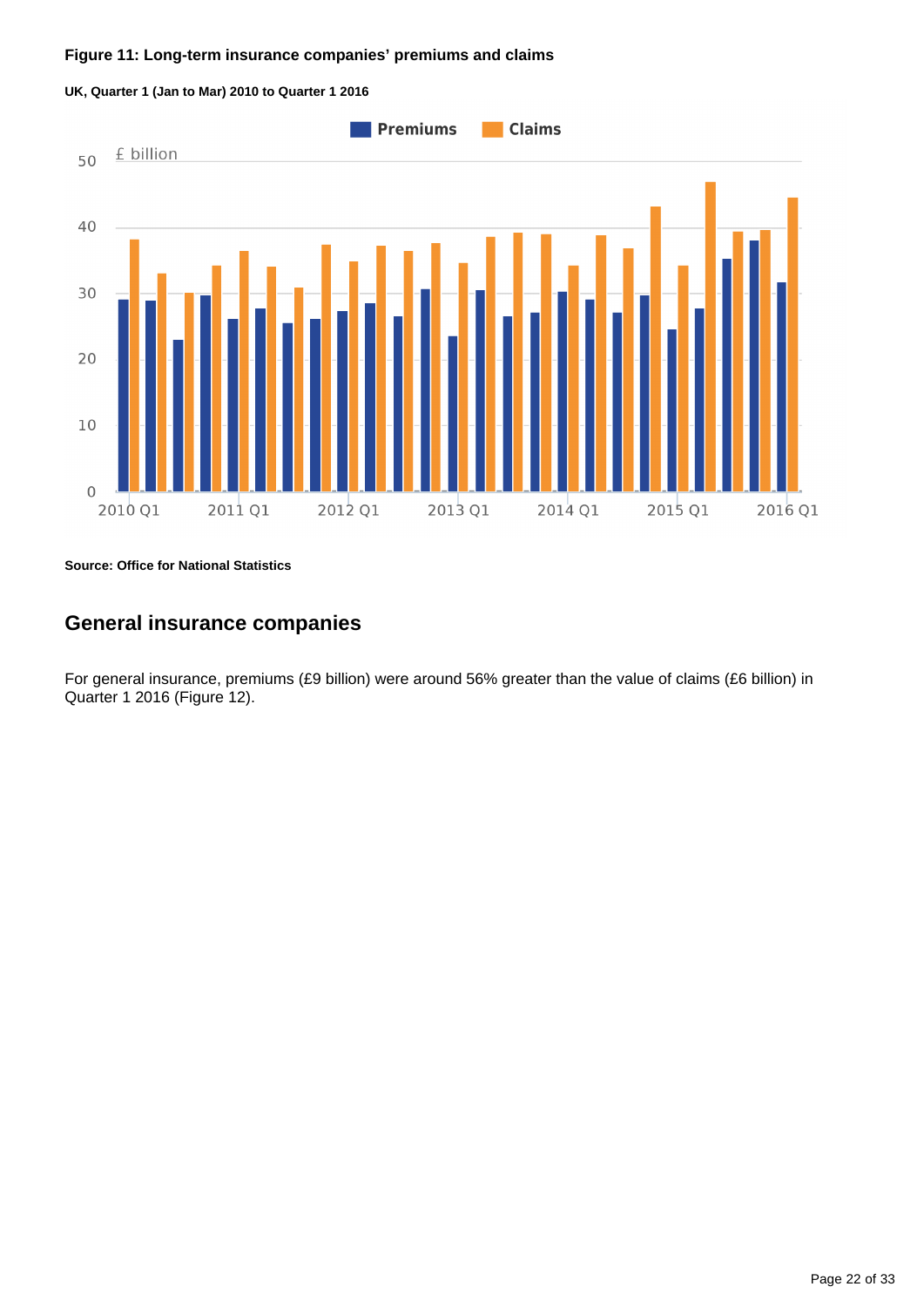#### **Figure 12: General insurance companies' premiums and claims**



**UK, Quarter 1 (Jan to Mar) 2010 to Quarter 1 2016**

**Source: Office for National Statistics**

## **Self-administered pension funds**

Contributions to self-administered pension funds (net of refunds) in Quarter 1 (January to March) 2016 were £21 billion. For context, the 5-year quarterly average for this series is £11 billion.

In recent years there seems to be a pattern for pension funds to make one-off payments in Quarter 1 (January to March) of a given year, in order to reduce the deficits in their funds. This would lead to generally higher net contributions in this quarter compared with other quarters of the year (Figure 13). A possible explanation for this pattern is that companies with defined benefit schemes, while compiling their end of year accounts, are better placed to determine the level of contributions needed to fund any deficit. Deficits can be addressed in the form of employers' special contributions. Estimates of these one-off payments were relatively high in the first quarter of each year since 2012. In Quarter 1 (January to March) 2016, pension funds made special contributions of £12 billion.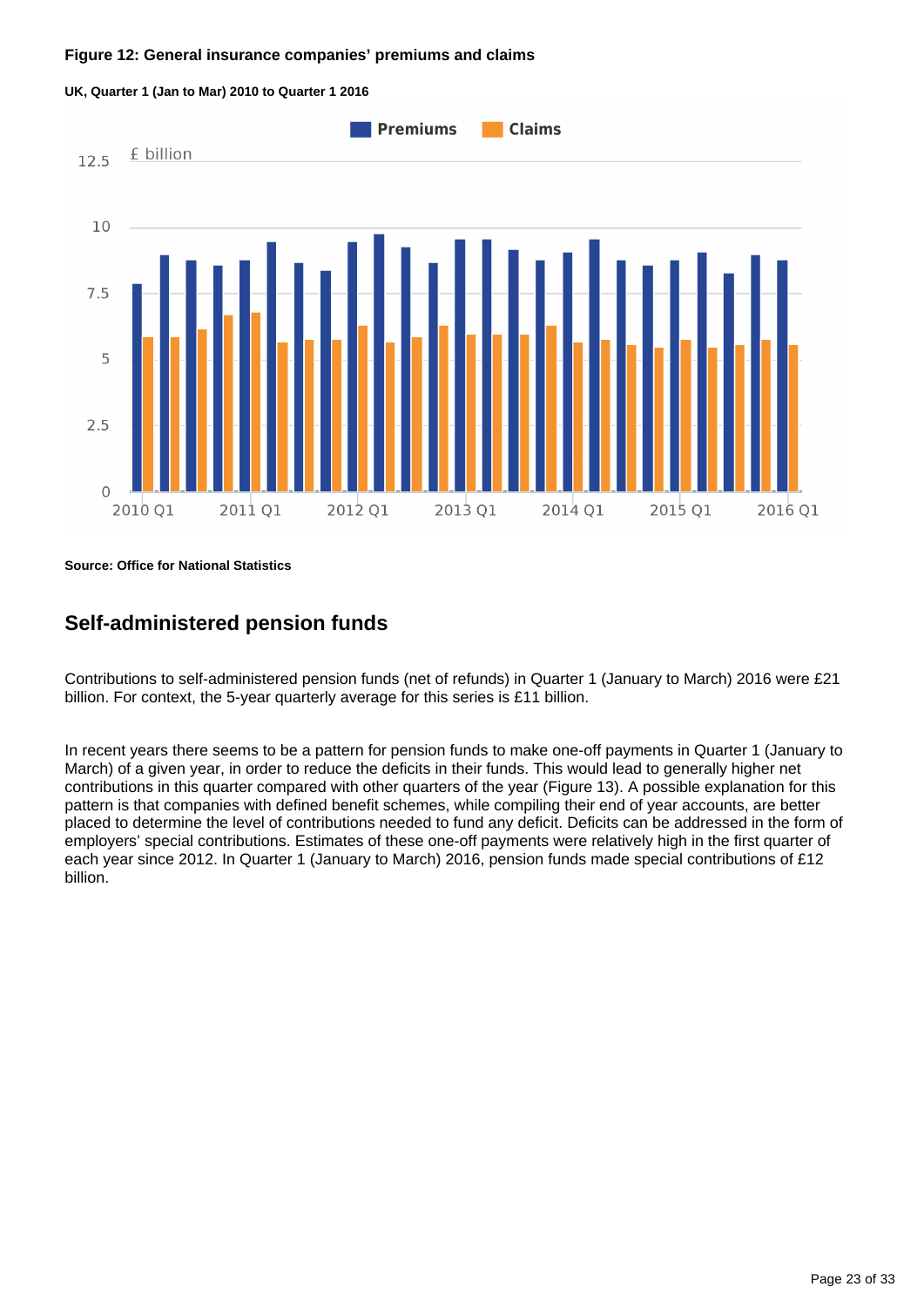### **Figure 13: Self-administered pension funds' contributions (net of refunds) and payments**





**Source: Office for National Statistics**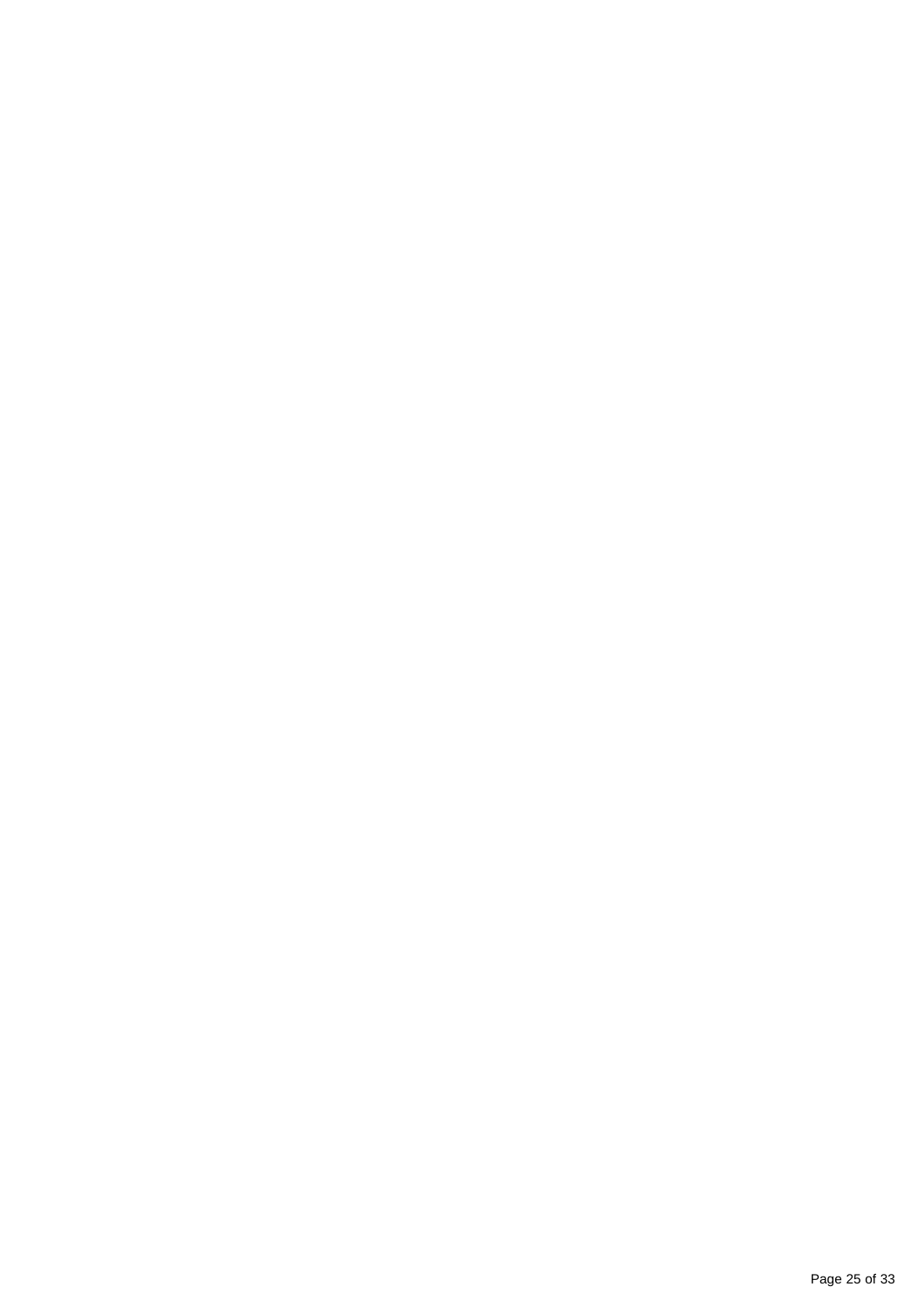**Table 3: Income and expenditure by institutional group UK, Quarter 1 (Jan to Mar) 2010 to Quarter 1 2016**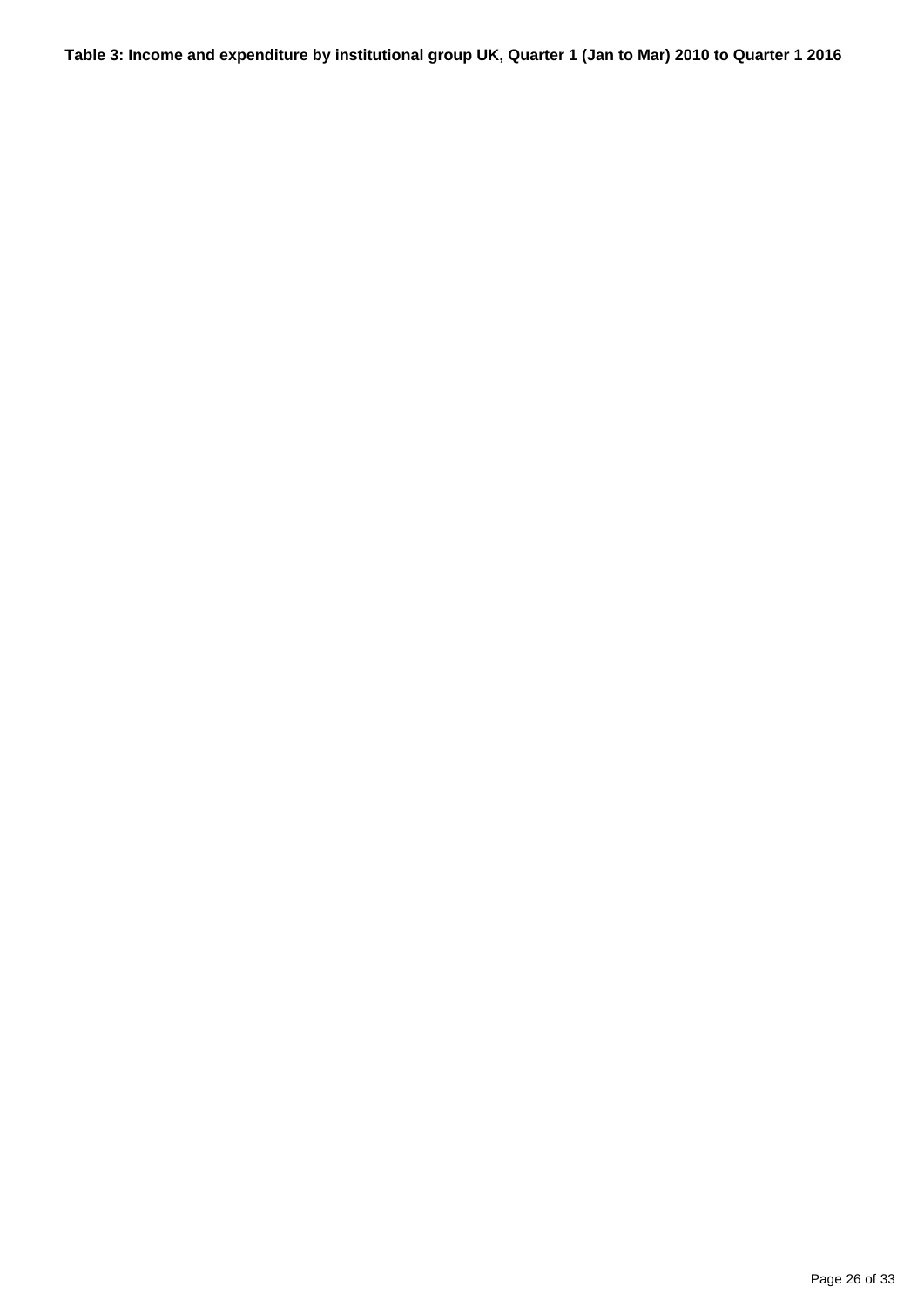|         | Long-term insurance |        | General insurance |        | Self-administered pension funds |          |
|---------|---------------------|--------|-------------------|--------|---------------------------------|----------|
|         | Premiums            | Claims | Premiums          | Claims | Contributions (net of refunds)  | Payments |
| 2010    | 111.2               | 136.1  | 34.3              | 24.8   | 45.6                            | 48.3     |
| 2011    | 106.1               | 139.5  | 35.4              | 24.1   | 43.6                            | 48.8     |
| 2012    | 113.6               | 146.8  | 37.4              | 24.1   | 48.6                            | 51.4     |
| 2013    | 108.2               | 152.0  | 37.3              | 24.2   | 47.3                            | 53.9     |
| 2014    | 116.8               | 153.5  | 36.0              | 22.7   | 41.1                            | 51.6     |
| 2015    | 126.0               | 160.5  | 35.2              | 22.6   | 40.6                            | 53.6     |
| 2010 Q1 | 29.3                | 38.3   | 7.9               | 5.9    | 11.9                            | 12.0     |
| 2010 Q2 | 29.0                | 33.2   | 9.0               | 5.9    | 11.5                            | 12.2     |
| 2010 Q3 | 23.1                | 30.3   | 8.8               | 6.2    | 10.3                            | 12.1     |
| 2010 Q4 | 29.8                | 34.3   | 8.6               | 6.7    | 11.9                            | 12.0     |
| 2011 Q1 | 26.3                | 36.6   | 8.8               | 6.8    | 12.4                            | 11.8     |
| 2011 Q2 | 27.8                | 34.2   | 9.5               | 5.7    | 9.8                             | 12.5     |
| 2011 Q3 | 25.6                | 31.1   | 8.7               | 5.8    | 9.4                             | 12.4     |
| 2011 Q4 | 26.3                | 37.5   | 8.4               | 5.8    | 12.0                            | 12.2     |
| 2012 Q1 | 27.4                | 35.0   | 9.5               | 6.3    | 16.5                            | 12.5     |
| 2012 Q2 | 28.6                | 37.4   | 9.8               | 5.7    | 10.4                            | 13.0     |
| 2012 Q3 | 26.6                | 36.6   | 9.3               | 5.9    | 10.4                            | 12.6     |
| 2012 Q4 | 30.9                | 37.8   | 8.7               | 6.3    | 11.4                            | 13.4     |
| 2013 Q1 | 23.7                | 34.7   | 9.6               | 6.0    | 16.0                            | 13.0     |
| 2013 Q2 | 30.6                | 38.8   | 9.6               | 6.0    | 10.0                            | 13.2     |
| 2013 Q3 | 26.6                | 39.4   | 9.2               | 6.0    | 10.2                            | 13.6     |
| 2013 Q4 | 27.3                | 39.1   | 8.8               | 6.3    | 11.0                            | 14.0     |
| 2014 Q1 | 30.4                | 34.3   | 9.1               | 5.7    | 11.8                            | 12.3     |
| 2014 Q2 | 29.3                | 39.0   | 9.6               | 5.8    | 9.3                             | 12.9     |
| 2014 Q3 | 27.3                | 36.9   | 8.8               | 5.6    | 9.3                             | 13.1     |
| 2014 Q4 | 29.8                | 43.3   | 8.6               | 5.5    | 10.7                            | 13.2     |
| 2015 Q1 | 24.7                | 34.3   | 8.8               | 5.8    | 12.0                            | 12.7     |
| 2015 Q2 | 27.9                | 47.0   | 9.1               | 5.5    | 9.3                             | 13.2     |
| 2015 Q3 | 35.3                | 39.5   | 8.3               | 5.6    | 9.1                             | 13.6     |
| 2015 Q4 | 38.1                | 39.7   | 9.0               | 5.8    | 10.2                            | 14.2     |
| 2016 Q1 | 31.9                | 44.7   | 8.8               | 5.6    | 21.2                            | 17.6     |

Source: Office for National Statistics

Notes:

1. Components may not sum to totals due to rounding.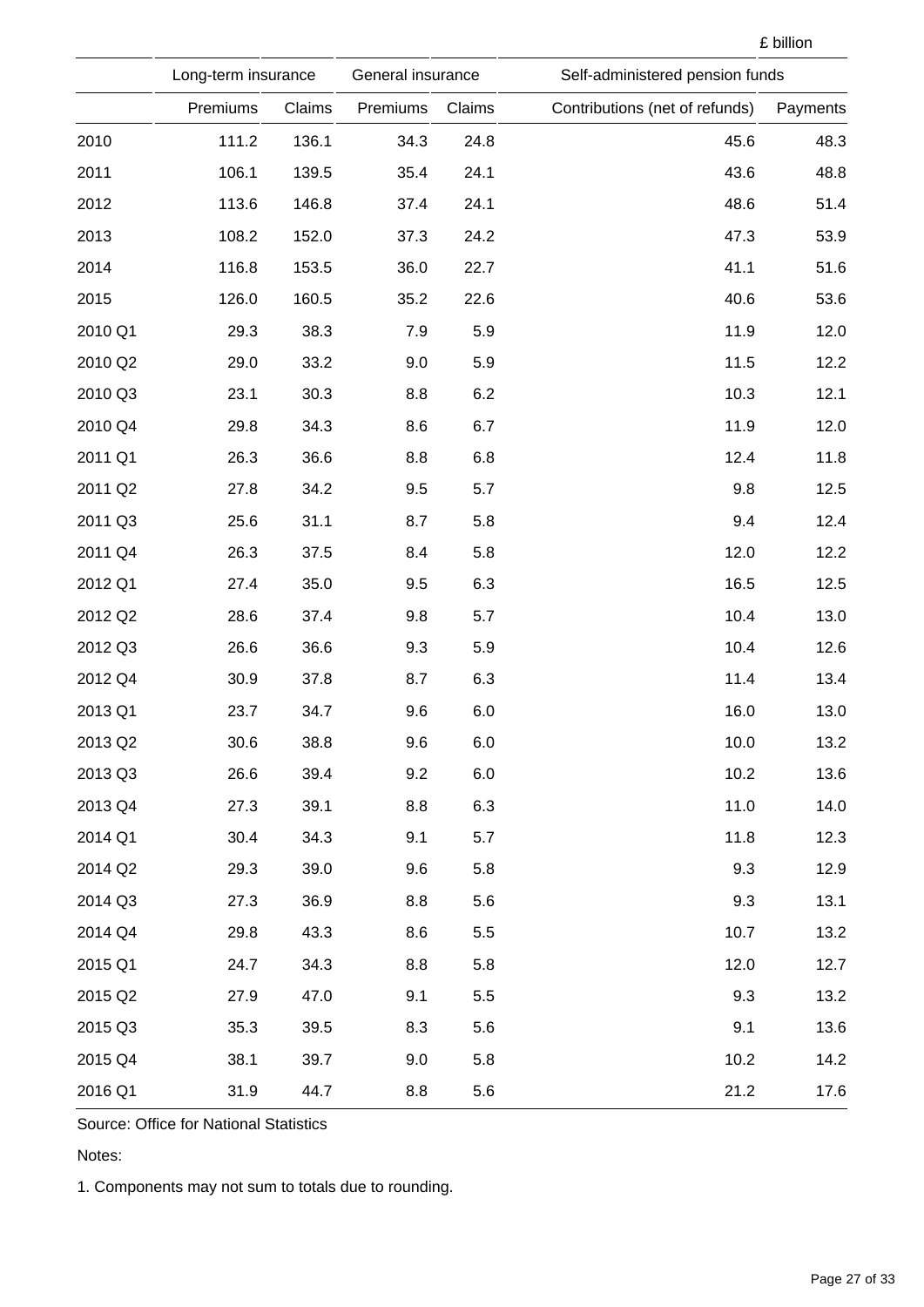2. Data for all quarters of 2015 remain provisional and subject to revision until the incorporation of the 2015 annual survey results in December 2016.

3. Q1 is Quarter 1 January to March, Q2 Quarter 2 April to June, Q3 Quarter 3 July to September and Q4 Quarter 4 October to December.

## <span id="page-27-0"></span>**8. Background notes**

### **1. Institutional groups**

### **Insurance companies**

Active in both life insurance and non-life insurance, they also conduct pension business on behalf of companies and individuals.

Long-term business (mainly life insurance and pensions) has an emphasis on the spreading of risks over time, whereas general business (mainly home, motor and travel insurance) is largely concerned with the spreading of risks between people and organisations.

Long-term insurance companies typically hold premium income for a long time, therefore investment income is an important component of their overall income. Besides consisting of life insurance, long-term business also includes workplace and individual personal pension business. Pension business includes both insured funds and insurance-managed funds. Fully-insured funds belong to pension schemes where the schemes' trustees hold, as a sole asset, an insurance policy contract or an annuity contract. All the schemes' assets are held in one insurance company. Insurance-managed business is where investment of the pension funds for a group of employees is managed by an insurance company. This is in the form of an investment contract in which the insurance company offers participation in one or more pooled funds. Insurance-managed funds are reported both by insurance companies and self-administered pension funds, so caution should be exercised if combining estimates from the 2 sources.

The figures for long-term funds include items relating to shareholders' funds in respect of pure life companies. For other companies, these items are consolidated into the figures for general funds.

### **Self-administered pension funds**

A self-administered pension is defined as an occupational pension scheme with units invested in one or more managed schemes or unit trusts. The trustees of these types of schemes can employ either an in-house fund manager to make the day-to-day investment decisions or they can opt to use an external manager to oversee the investment. Insurance-managed funds are reported both by insurance companies and self-administered pension funds (see "Insurance Companies").

Fully-insured funds are excluded but their activity is included in figures for insurance companies' long-term business.

The data in this release relates to the self-administered pension and superannuation funds of the private sector and to the funded, self-administered schemes of local authorities and employees previously employed in the nationalised industries. The main superannuation arrangements in central government are unfunded and these are excluded from the statistics.

### **Investment trusts**

The figures cover investment trusts recognised as such by HM Revenue and Customs for tax purposes and some unrecognised trusts. Investment trusts acquire financial assets with money subscribed by shareholders or borrowed in the form of loan capital. They are not trusts in the legal sense, but are limited companies with two special characteristics: their assets consist of securities (mainly ordinary shares) and they are debarred by their articles of association from distributing capital gains as dividends. Shares of investment trusts are traded on the Stock Exchange and increasingly can be bought directly from the company.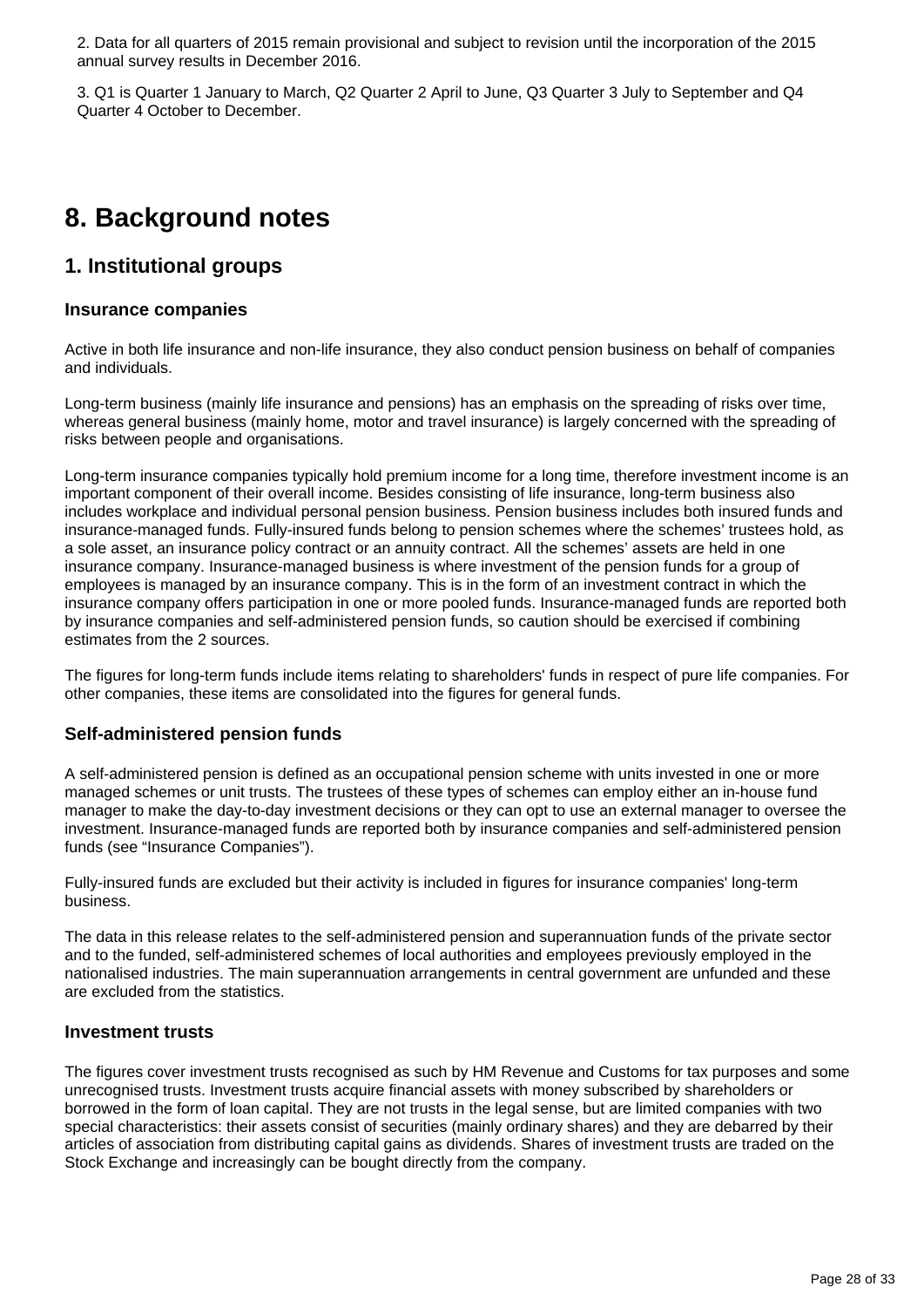### **Unit trusts**

The data covers unit trusts authorised by the [Financial](http://www.legislation.gov.uk/ukpga/2000/8/contents) Conduct Authority under the terms of the Financial [Services and Markets Act 2000.](http://www.legislation.gov.uk/ukpga/2000/8/contents) The statistics include open-ended investment companies (OEICs) but they do not cover other unitised collective investment schemes (for example, unauthorised funds run on unit trust lines by securities firms and merchant banks, designed primarily for the use of institutional investors) or those based offshore (Channel Islands, Bermuda etc.) or in other EU member states.

Unit trusts are set up under trust deeds, the trustee usually being a bank or insurance company. The funds in the trusts are managed not by the trustees, but by independent management companies. Units representing a share in the trusts' assets can be bought from the managers or resold to them at any time.

### **Property unit trusts**

The statistics cover UK property unit trusts authorised under the terms of the **Financial Services and Markets Act** [2000](http://www.legislation.gov.uk/ukpga/2000/8/contents). Property unit trusts invest predominantly in freehold or leasehold commercial property yet may hold a small proportion of their investments in the securities of property companies. Their assets are held in the name of a trustee and are managed on a co-operative basis by a separate committee (elected by the unit holders) or company.

## **2. Basic quality information**

A [Quality and Methodology Information \(QMI\) report](http://www.ons.gov.uk/economy/investmentspensionsandtrusts/qmis/mq5investmentbyinsurancecompaniespensionsfundsandtrustsqmi) can be found on our website. The QMI report aims to provide users with a greater understanding of our statistics, their quality and the methods that are used to create them.

## **3. Administrative data**

The surveys that underpin this release use administrative data sources as their target populations. Further information can be found in the QMI report linked in background note 2.

## **4. Uses of data**

The primary use of data from the insurance companies, pension funds and trusts surveys is in the Financial and Sector Accounts and the compilation of Gross Domestic Product (GDP) estimates within the UK National Accounts and the UK Balance of Payments. There are numerous other users within and outside government who use these data to produce various financial analyses and to inform policy decisions. Such users include:

[Bank of England](http://www.bankofengland.co.uk/about/pages/default.aspx): Data are used for monetary policy and financial stability monitoring.

[Department for Work and Pensions:](https://www.gov.uk/government/organisations/department-for-work-pensions) Specifically interested in the investment activity of pension funds, and any pension business undertaken by insurance companies.

[HM Revenue and Customs:](https://www.gov.uk/government/organisations/hm-revenue-customs) Data are used to aid taxation analysis of financial institutions.

[Association of British Insurers:](https://www.abi.org.uk/) Compare its own data with our data to ensure both datasets display similar trends. [Department for Business, Innovation and Skills](https://www.gov.uk/government/publications?publication_filter_option=research-and-analysis&departments%5B%5D=department-for-business-innovation-skills): Use data to analyse investment activity across various financial instruments.

[Debt Management Office](http://dmo.gov.uk/): Data are used to monitor the investment activity in British government securities (gilts). The [Investment Association](http://www.theinvestmentassociation.org/): Compare its own data with our data to ensure both display similar trends. They also use these data to provide an overall view of the UK savings and pensions markets and the components that make it up.

[European Union's Statistical Office \(Eurostat\):](http://ec.europa.eu/eurostat) Use data to compile statistics at a European level to enable comparisons between countries and to support the development of European fiscal policy.

[Organisation for Economic Co-operation and Development \(OECD\):](http://www.oecd.org/) Analyse investment activity to help formulate economic growth and financial stability recommendations for member countries.

Trade associations, city analysts, institutional investors and fund managers use these data for modelling or forecasting purposes and also to track asset allocation trends. Academics and journalists also use the data for research purposes.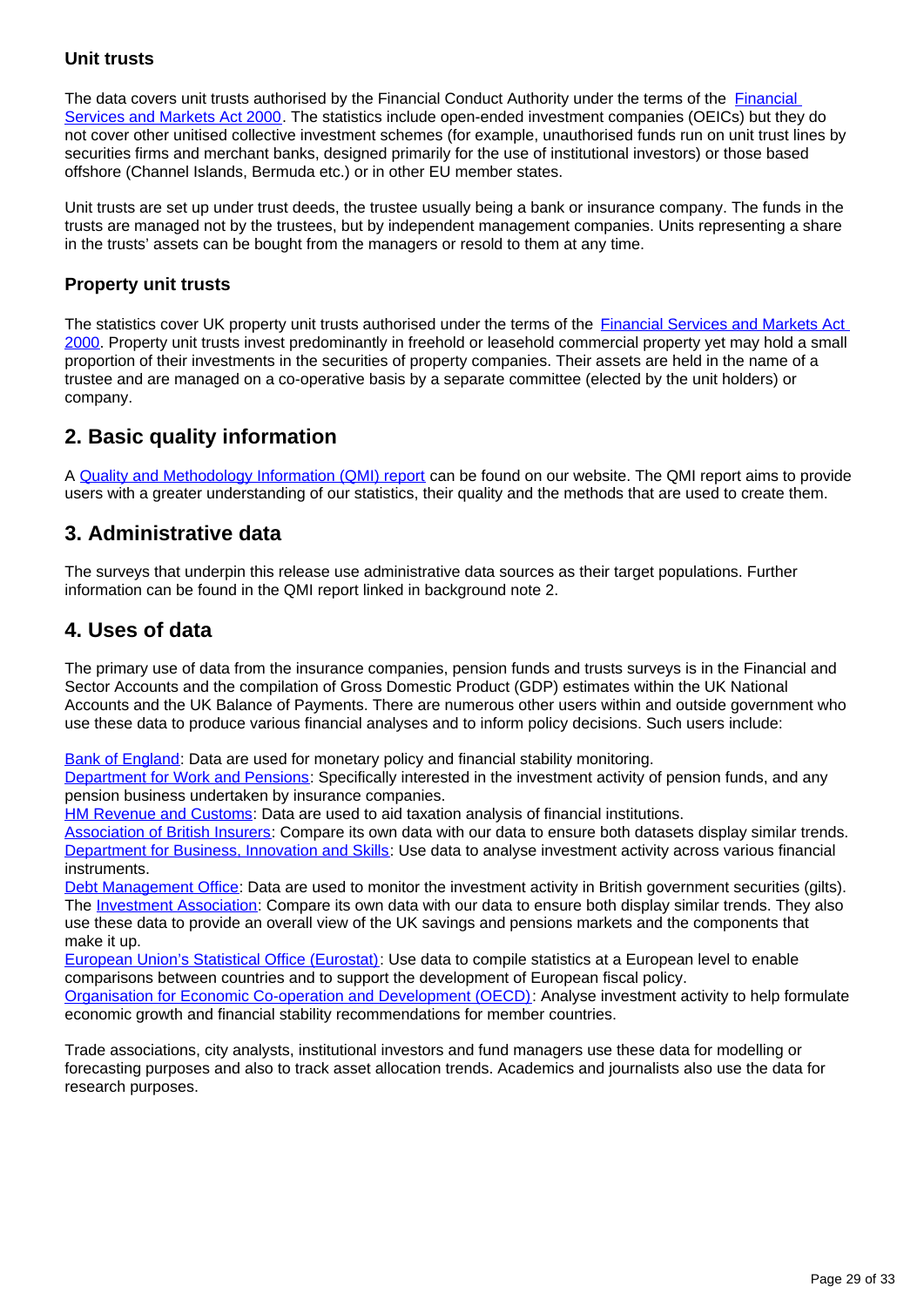## **5. Your views matter**

We aim to constantly improve this release and associated commentary. We welcome any feedback you might have, and are particularly interested to know how you make use of these data to inform your work. Please contact us via email:

financial.inquiries@ons.gsi.gov.uk or telephone Fred Norris on +44 (0)1633 456109.

There is a [Business and Trade Statistics community](http://www.statsusernet.org.uk/statsusernet/communities/viewcommunities/groupdetails?CommunityKey=36dd28ed-e10a-440e-b7fb-86650b746c43) on the [StatsUserNet](http://www.statsusernet.org.uk/Home/) website. For more information, see background note 15.

## **6. International comparisons**

It is difficult to compare the "Investment by Insurance Companies, Pension Funds and Trusts" release with that of other countries. This is largely due to different rules and regulations surrounding insurance and pension provision, and also because other countries do not combine data for these specific institutional groups into a single detailed publication. The focus for other countries is frequently on collecting data for National Accounts purposes, not on producing a separate publication for these institutional groups. Many countries around the world use different sources to collect these data. In some cases the data collection is split between the national statistical office and the central bank (Belgium) or the industry regulator (Finland). The periodicity of data collection also varies between countries; some collect data quarterly (Sweden), others on an annual basis (New Zealand). In addition, some countries use a transactions approach (UK) to data collection, while others prefer a balance sheet style (Ireland).

International bodies such as the [Organisation for Economic Co-operation and Development \(OECD\)](http://www.oecd.org/) compare institutional investment data across countries to help formulate economic growth and financial stability recommendations.

## **7. Revisions**

Data for all quarters of 2015 remain provisional and subject to revision until the incorporation of the 2015 annual survey results in December 2016.

A [revisions policy](http://www.ons.gov.uk/methodology/methodologytopicsandstatisticalconcepts/revisions/revisionspoliciesforeconomicstatistics) is available to assist users with their understanding of the cycle and frequency of data revisions. Users of this release are strongly advised to read this policy before using these data for research or policy-related purposes.

Data for the first three quarters of 2015 have been revised, partly as a result of late questionnaires being received and partly as a result of disaggregate data revisions. For Quarter 4 (October to December) 2015, net investment has been revised downwards from £58 billion to £49 billion. No revisions were made to the quarters of 2014.

Revisions to data provide one indication of the reliability of main indicators. A spreadsheet is available giving a [revisions triangle](http://www.ons.gov.uk/economy/investmentspensionsandtrusts/datasets/mq5investmentbyinsurancecompaniespensionfundsandtrustsrevisionstriangle) of estimates of net investment from 1996 to date. This also includes information on average revisions to other series contained in this publication.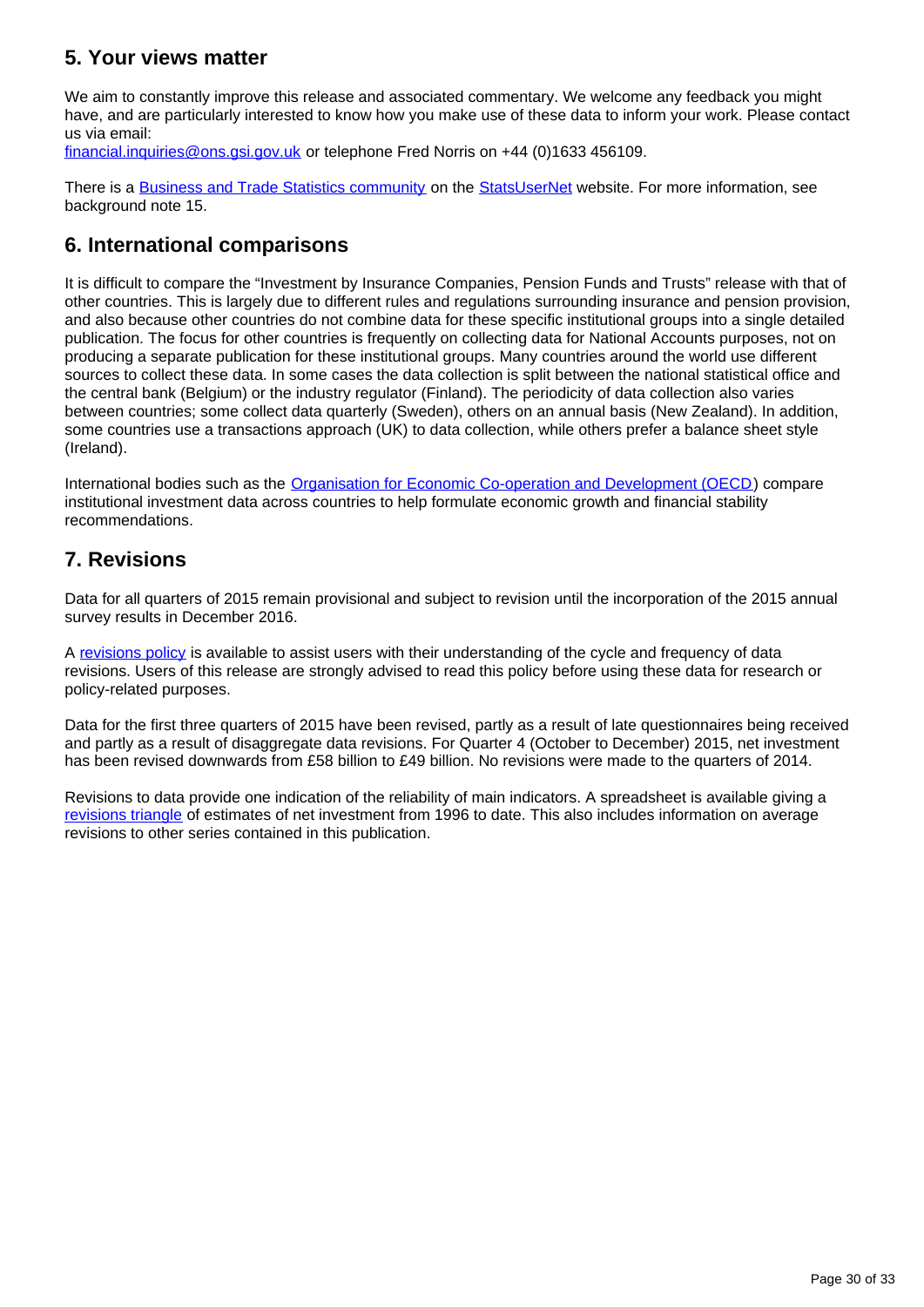## **8. Response rates**

The figures in this release are based on a system of quarterly and annual surveys collecting data on income and expenditure, transactions in financial assets and the balance sheet in separate surveys.

|  | Table 4: Overall response rate by survey |  |
|--|------------------------------------------|--|
|  |                                          |  |

| Q1 2016                   |                                    | %   |
|---------------------------|------------------------------------|-----|
| <b>Transactions</b>       |                                    |     |
|                           | Long-term insurance<br>companies   | 84  |
|                           | General insurance companies        | 78  |
|                           | Self-administered pension<br>funds | 76  |
|                           | Unit trusts                        | 92  |
|                           | Investment trusts                  | 92  |
|                           | Property unit trusts               | 75  |
| Income and<br>expenditure |                                    |     |
|                           | Long-term insurance<br>companies   | 84  |
|                           | General insurance companies        | 78  |
|                           | Self-administered pension<br>funds | 76  |
| 2014 Annual               |                                    | %   |
| <b>Balance sheet</b>      |                                    |     |
|                           | Long-term insurance<br>companies   | 99  |
|                           | General insurance companies        | 96  |
|                           | Self-administered pension<br>funds | 95  |
| Income and<br>expenditure |                                    |     |
|                           | Long-term insurance<br>companies   | 97  |
|                           | General insurance companies        | 92  |
| Assets and liabilities    |                                    |     |
|                           | Unit trusts                        | 97  |
|                           | Investment trusts                  | 91  |
|                           | Property unit trusts               | 100 |

Source: Office for National Statistics

## **9. General information**

These points should be noted when examining datasets: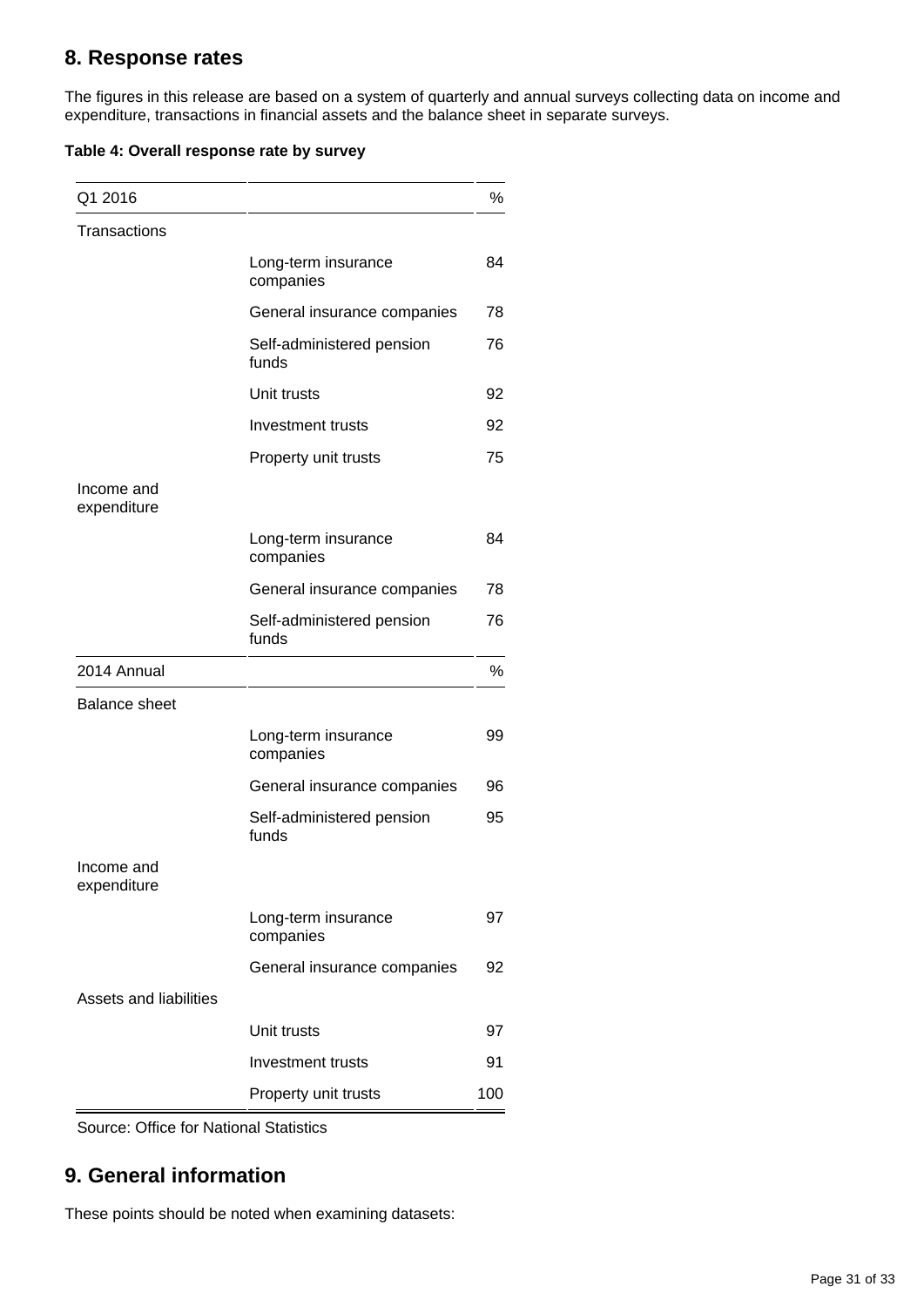- total pension contributions made to funded schemes cannot be derived by summing pension premiums from Table 2.4 and contributions from Table 4.3. To do so would result in an over estimate - i) as a result of transfers within the long-term insurance sector and ii) as insurance managed (see background note 1) pension business is reported by self-administered pension funds and insurance companies
- certificates of deposits issued by overseas banks are included in short-term assets overseas
- an increase in borrowing is indicated by a positive figure, a decrease by a negative figure
- total net investment for long-term insurance companies includes investment by self-administered pension funds in insured funds
- loans to a parent authority by local authority funds are included with UK local authority securities
- the consolidation adjustment is an adjustment to remove inter-sectoral flows between the different types of financial institution covered by this release – it has been produced by identifying and calculating totals for net investment in mutual funds such as authorised unit trust units, investment trust securities and insurance managed funds by the institutions
- components in tables denominated in  $E$  billion may not sum to totals due to rounding

### **10. Disclosure**

It is sometimes necessary to suppress figures for certain items in order to avoid disclosing investment activity by individual institutions. In these cases the figures are usually combined with those for another item and this will be indicated in the tables by means of a footnote.

## **11. Definitions and symbols used**

c suppressed to avoid the disclosure of confidential data.

- nil or less than £0.5 million
- : not available.

Throughout this release Q1 refers to Quarter 1 (January to March), Q2 refers to Quarter 2 (April to June), Q3 refers to Quarter 3 (July to September) and Q4 refers to Quarter 4 (October to December).

A [glossary](http://www.ons.gov.uk/ons/guide-method/method-quality/specific/economy/investment-by-insurance-companies/index.html) of the terms used in this release is available to assist users.

## **12. National Statistics**

The [UK Statistics Authority](https://www.statisticsauthority.gov.uk/) has designated these statistics as [National Statistics,](https://www.statisticsauthority.gov.uk/national-statistician/types-of-official-statistics/) in accordance with the [Statistics](https://www.statisticsauthority.gov.uk/about-the-authority/uk-statistical-system/legislation/key-legislative-documents/)  [and Registration Service Act 2007](https://www.statisticsauthority.gov.uk/about-the-authority/uk-statistical-system/legislation/key-legislative-documents/) and signifying compliance with the [Code of Practice for Official Statistics.](https://www.statisticsauthority.gov.uk/monitoring-and-assessment/code-of-practice/)

Designation can be broadly interpreted to mean that the statistics:

- meet identified user needs
- are well explained and readily accessible
- are produced according to sound methods and
- are managed impartially and objectively in the public interest

Once statistics have been designated as National Statistics it is a statutory requirement that the Code of Practice shall continue to be observed.

## **13. Government Statistical Service (GSS) business statistics**

To find out about other official business statistics, and choose the right data for your needs, use the GSS [Business Statistics Interactive User Guide.](http://neighbourhood.statistics.gov.uk/HTMLDocs/Interactive_Business_Stats/interactive_business_statistics_user_guide.html) By selecting your topics of interest, the tool will pinpoint publications that should be of interest to you, and provide you with links to more detailed information and the relevant statistical releases. It also offers guidance on which statistics are appropriate for different uses.